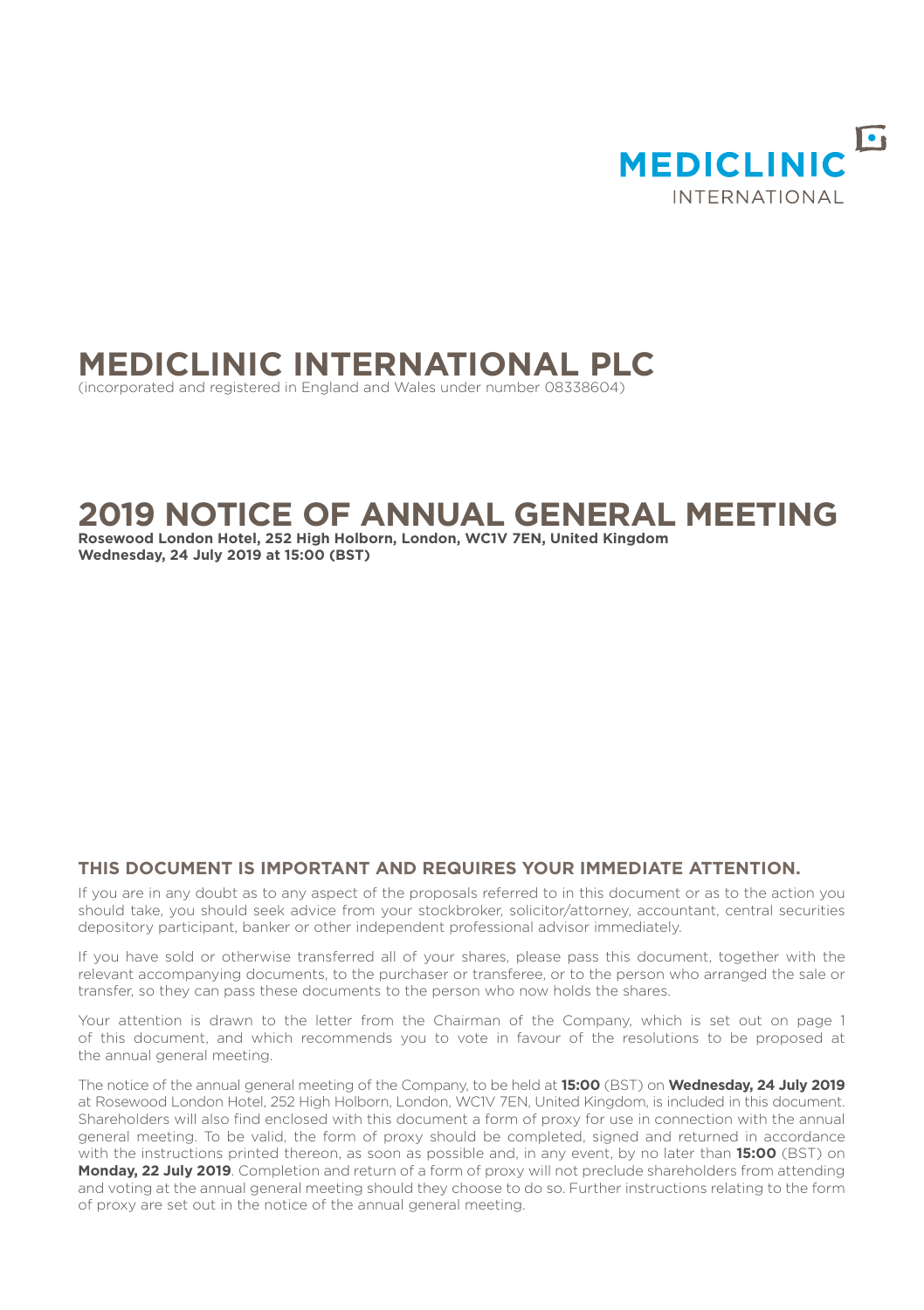# **CONTENTS**

| 01       | Chairman's letter                |
|----------|----------------------------------|
| 02       | Notice of annual general meeting |
| 09       | <b>Biographies of Directors</b>  |
| 15       | Shareholder notes                |
| 18       | Company information              |
| 20       | Venue and directions             |
| Enclosed | Form of proxy                    |
|          |                                  |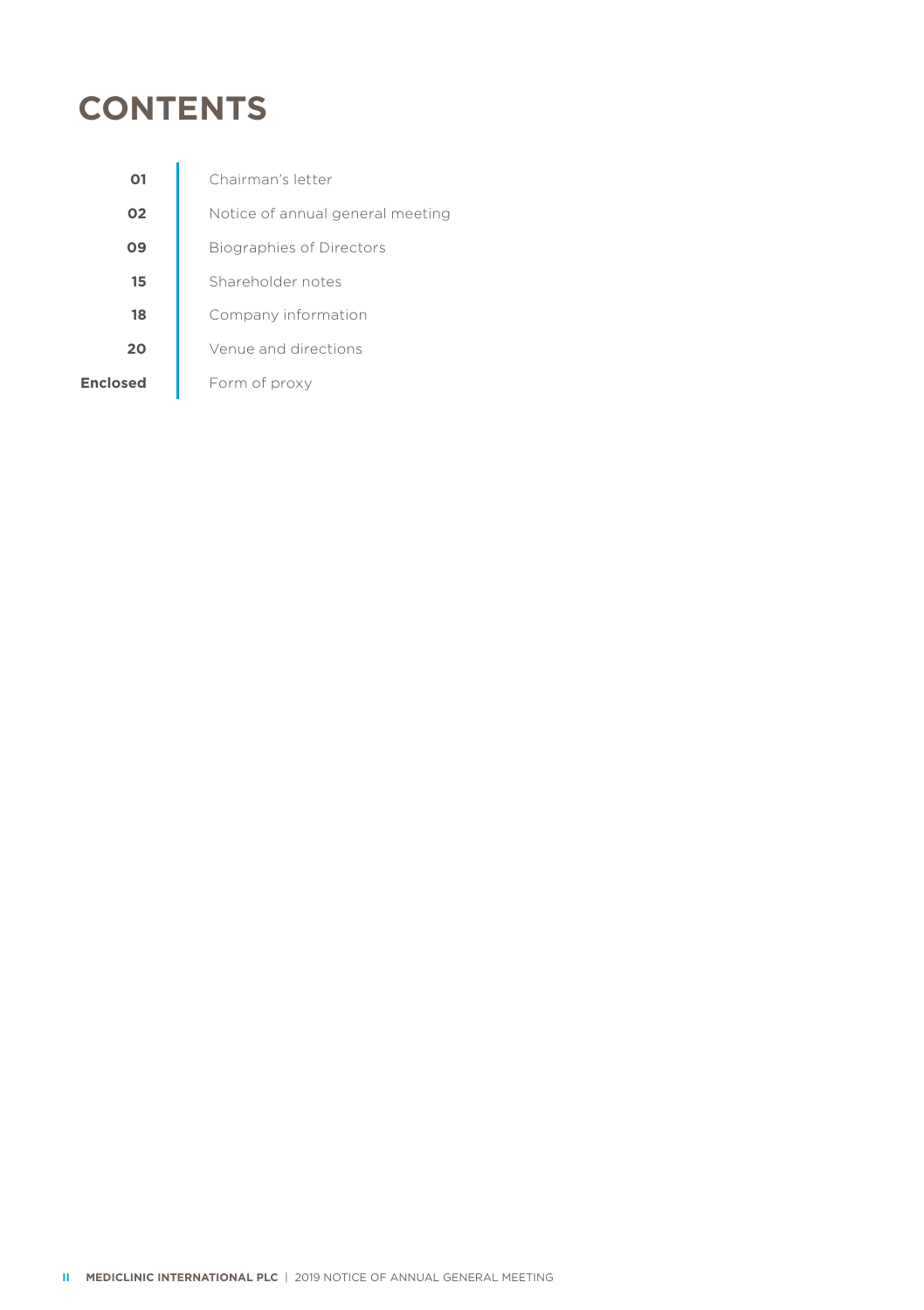# **CHAIRMAN'S LETTER**



Dear shareholder

# **ANNUAL GENERAL MEETING: 24 JULY 2019**

I am pleased to invite you to the annual general meeting (the "**Meeting**") of Mediclinic International plc (the "**Company**" or the "**Mediclinic**") to be held at Rosewood London Hotel, 252 High Holborn, London, WC1V 7EN, United Kingdom on **Wednesday, 24 July 2019** at **15:00** (BST).

#### **Resolutions and explanatory notes**

The formal notice convening the Meeting (the "**Notice**") is set out on pages 2–8 of this document and includes explanatory notes to each of the resolutions to be proposed at the Meeting. There will be an opportunity for you to raise questions at the Meeting about the resolutions set out in the Notice and about the business of the Company.

#### **Attendance and voting in person or by proxy**

All resolutions for consideration at the Meeting will be voted on by way of a poll, rather than a show of hands. This means that shareholders will have one vote for each ordinary share held. The Company believes this will result in a more accurate reflection of the views of shareholders by ensuring that every vote is recognised, including the votes of all shareholders who are unable to attend the Meeting but who have appointed a proxy for the Meeting.

If you are entitled to, but unable to attend and vote at the Meeting, you may appoint a proxy to vote on your behalf. Please carefully read the provisions included in the shareholder notes set out on pages 15–17 regarding the actions required by shareholders. If you are in any doubt as to the action you should take, please consult your stockbroker, solicitor/attorney, accountant, central securities depository participant ("**CSDP**"), banker or other independent professional advisor immediately.

#### **Electronic participation**

Shareholders are able to attend and participate, but not vote, at the Meeting by way of a live audio webcast. Should you wish to make use of this facility, please contact Jayne Meacham by email at **jayne.meacham@linkgroup.co.uk** or telephone on +44 20 7954 9569 by **Monday, 22 July 2019** at **15:00** (BST)/**15:00** (WAT)/**16:00** (SAST). The webcast will commence at **15:00** (BST)/**15:00** (WAT)/**16:00** (SAST).

#### **Further information**

Further information relating to the Company and its financial information can be found in the Company's annual report and financial statements for the year ended 31 March 2019, which was circulated at the same time as this Notice and is also available on the Company's website at **www.mediclinic.com**. The Company's website contains a variety of other information including previous annual reports, investor presentations, share price data and the Group's corporate governance practices.

#### **Recommendation**

The Board of Directors (the "**Board**" or the "**Directors**") believes that resolutions 1 to 21 contained in the Notice are in the best interests of the Company and its shareholders as a whole. The Directors unanimously recommend that you vote in favour of all the proposed resolutions, as they intend to do the same in respect of their own beneficial shareholdings.

Yours faithfully

**Dr Edwin Hertzog** *Non-executive Chairman*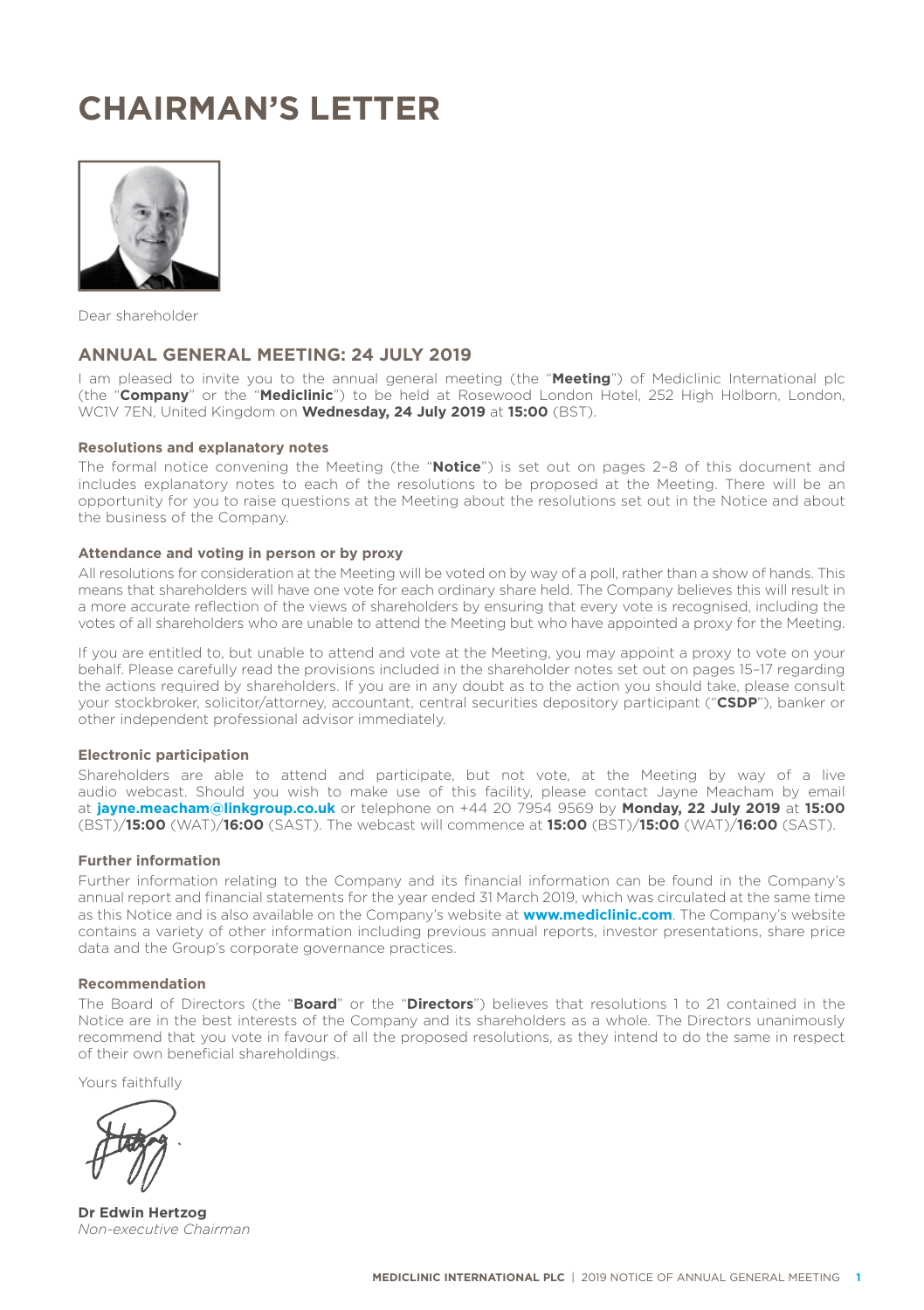# **NOTICE OF ANNUAL GENERAL MEETING**

Notice is hereby given that the 2019 Meeting of Mediclinic will be held at Rosewood London Hotel. 252 High Holborn, London, WC1V 7EN, United Kingdom on **Wednesday, 24 July 2019** at 15:00 (BST).

You will be asked to consider and, if thought fit, pass the resolutions below. Resolutions 1–18 will be proposed as ordinary resolutions. For an ordinary resolution to be passed, a simple majority of the votes cast must be in favour of the resolution. Resolutions 19–21 will be proposed as special resolutions. For a special resolution to be passed, at least 75% of the votes cast must be in favour of the resolution.

# **ORDINARY RESOLUTIONS**

# **Resolution 1: Annual financial statements, and Directors' and auditor's reports**

1. To receive the Company's annual financial statements for the financial year ended 31 March 2019 together with the Directors' and auditor's reports on those financial statements.

#### *Explanatory note*

 *Under the United Kingdom ("UK") Companies Act 2006 (the "Act"), the Directors are required to present the annual financial statements, and Directors' and auditor's reports at the Meeting. These are contained in the Company's annual report and financial statements for the year ended 31 March 2019 ("2019 Annual Report"), available on the Company's website at https://investor.mediclinic.com/resultscentre/results-and-reports.*

# **Resolution 2: Directors' Remuneration Report**

2. To approve the Directors' Remuneration Report for the year ended 31 March 2019 set out on pages 159–161 of the 2019 **Annual Report**.

# *Explanatory note*

 *This resolution deals with the remuneration paid to the Directors during the year under review. Shareholders are invited to vote on the Directors' Remuneration Report, which appears on pages 159–161 in the 2019 Annual Report. In accordance with the Act, resolution 2 is an advisory vote only and the Directors'*  entitlement to receive remuneration is not conditional thereon. The resolution and vote are a means of *providing shareholder feedback to the Board of Directors (the "Board").*

# **Resolution 3: Final dividend**

3. To declare a final cash dividend recommended by the Board for the year ended 31 March 2019 of 4.70 pence per ordinary share payable to the Company's shareholders, who are registered as such on the record date of **Friday, 14 June 2019**.

#### *Explanatory note*

 *The Board proposes a final cash dividend of 4.70 pence per share for the year ended 31 March 2019. If approved, the recommended final dividend will be paid on Monday, 29 July 2019 to all ordinary shareholders who are registered as such on the record date of Friday, 14 June 2019. Shareholders on the*  South African register will be paid the South African rand cash equivalent of 86.24500 cents per share *(68.99600 cents net of dividend withholding tax). South African resident shareholders may be paid all or*  part of the dividend under the Dividend Access Trust. Further information about the timetable for the final *dividend is included in the results announcement dated 23 May 2019, available on the Company's website at https://investor.mediclinic.com/results-centre/results-and-reports.*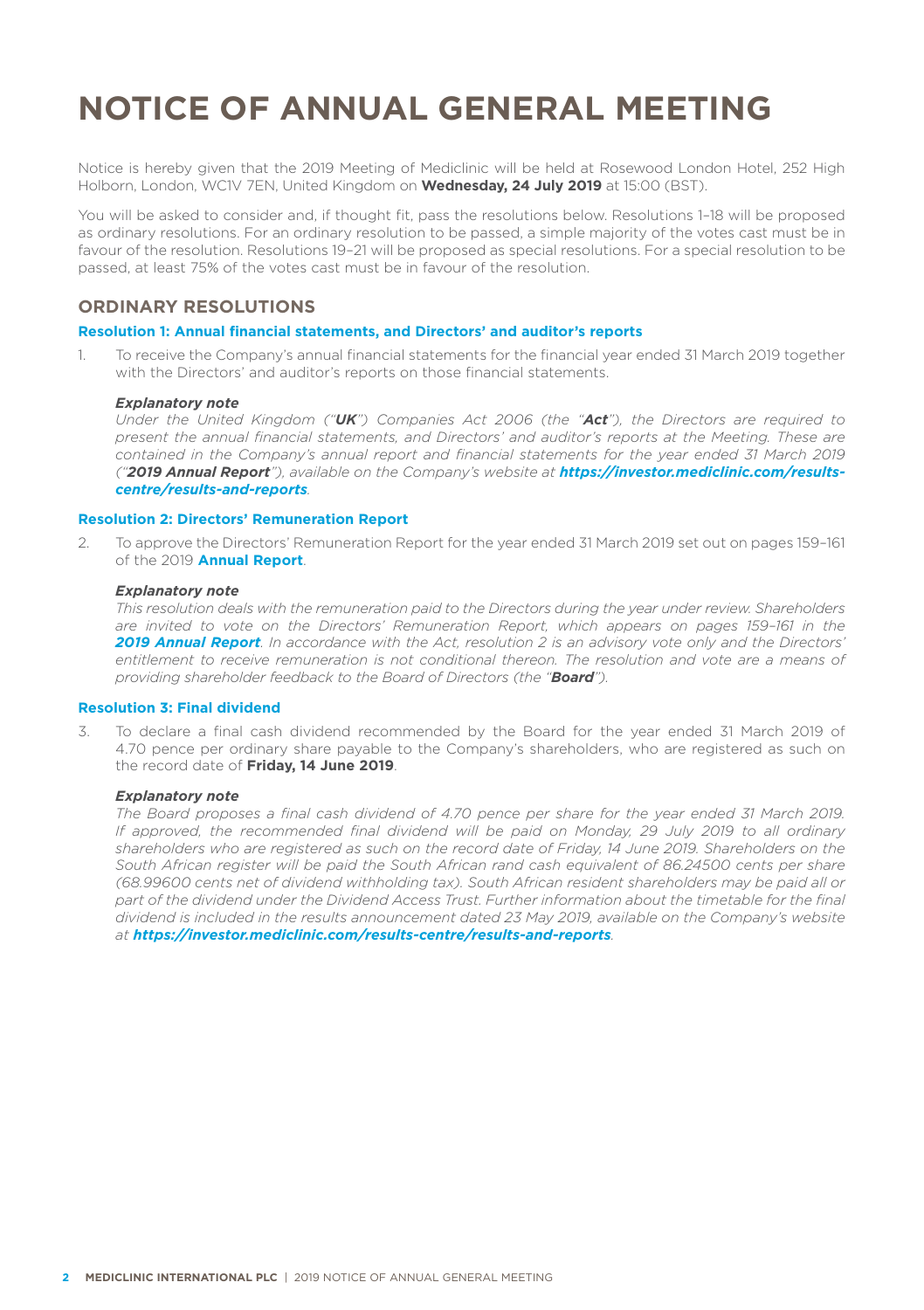## **Resolutions 4–14: Election and re-election of Directors**

# *Election of a Director*

4. To elect Dr Anja Oswald, serving as an independent non-executive Director, as a Director of the Company.

# *Re-election of Directors*

- 5. To re-elect Dr Ronnie van der Merwe, serving as the Chief Executive Officer ("**CEO**") of the Company, as a Director of the Company.
- 6. To re-elect Mr Jurgens Myburgh, serving as the Chief Financial Officer ("**CFO**") of the Company, as a Director of the Company.
- 7. To re-elect Dr Edwin Hertzog, serving as the non-executive Chairman of the Company, as a Director of the Company.
- 8. To re-elect Dr Muhadditha Al Hashimi, serving as an independent non-executive Director of the Company, as a Director of the Company.
- 9. To re-elect Mr Jannie Durand, serving as a non-executive Director of the Company, as a Director of the Company.
- 10. To re-elect Mr Alan Grieve, serving as an independent non-executive Director of the Company, as a Director of the Company.
- 11. To re-elect Dr Felicity Harvey, serving as an independent non-executive Director of the Company, as a Director of the Company.
- 12. To re-elect Mr Seamus Keating, serving as an independent non-executive Director of the Company, as a Director of the Company.
- 13. To re-elect Mr Danie Meintjes, serving as a non-executive Director of the Company, as a Director of the Company.
- 14. To re-elect Mr Trevor Petersen, serving as an independent non-executive Director of the Company, as a Director of the Company.

#### *Explanatory note*

*In accordance with the Company's Articles of Association, any Director appointed as such by the Board shall*  retire at the following annual general meeting and shall be eligible for election. Dr Oswald was appointed by the *Board on 25 July 2018, and will retire and seek election by the shareholders at the Meeting.*

*In accordance with the provisions of the UK Corporate Governance Code, all members of the Board wishing*  to continue their appointments must seek re-election by the shareholders. All of the current Directors of the *Company, with the exception of Mr Desmond Smith, are retiring and seek re-election at the Meeting.* 

*Biographies of the Directors seeking election or re-election at the Meeting are set out on pages 9–14 of this Notice and the Board recommends their re-election, as well as the election of Dr Oswald, who was appointed since the 2018 annual general meeting.*

*The Board considers Dr Al Hashimi, Mr Grieve, Dr Harvey, Mr Keating, Dr Oswald and Mr Petersen to be independent non-executive Directors in accordance with provision 10 of the UK Corporate Governance Code. None of the independent non-executive Directors seeking election or re-election at the Meeting has*  any existing or previous relationship, transaction or arrangement with the Company, nor with any controlling *shareholder of the Company or any associate of a controlling shareholder of the Company, within the meaning of rule 13.8.17R(1) of the UK Listing Authority ("Listings Rules"). In considering the independence of the nonexecutive Directors, the Board has taken into account guidance from the UK Corporate Governance Code.*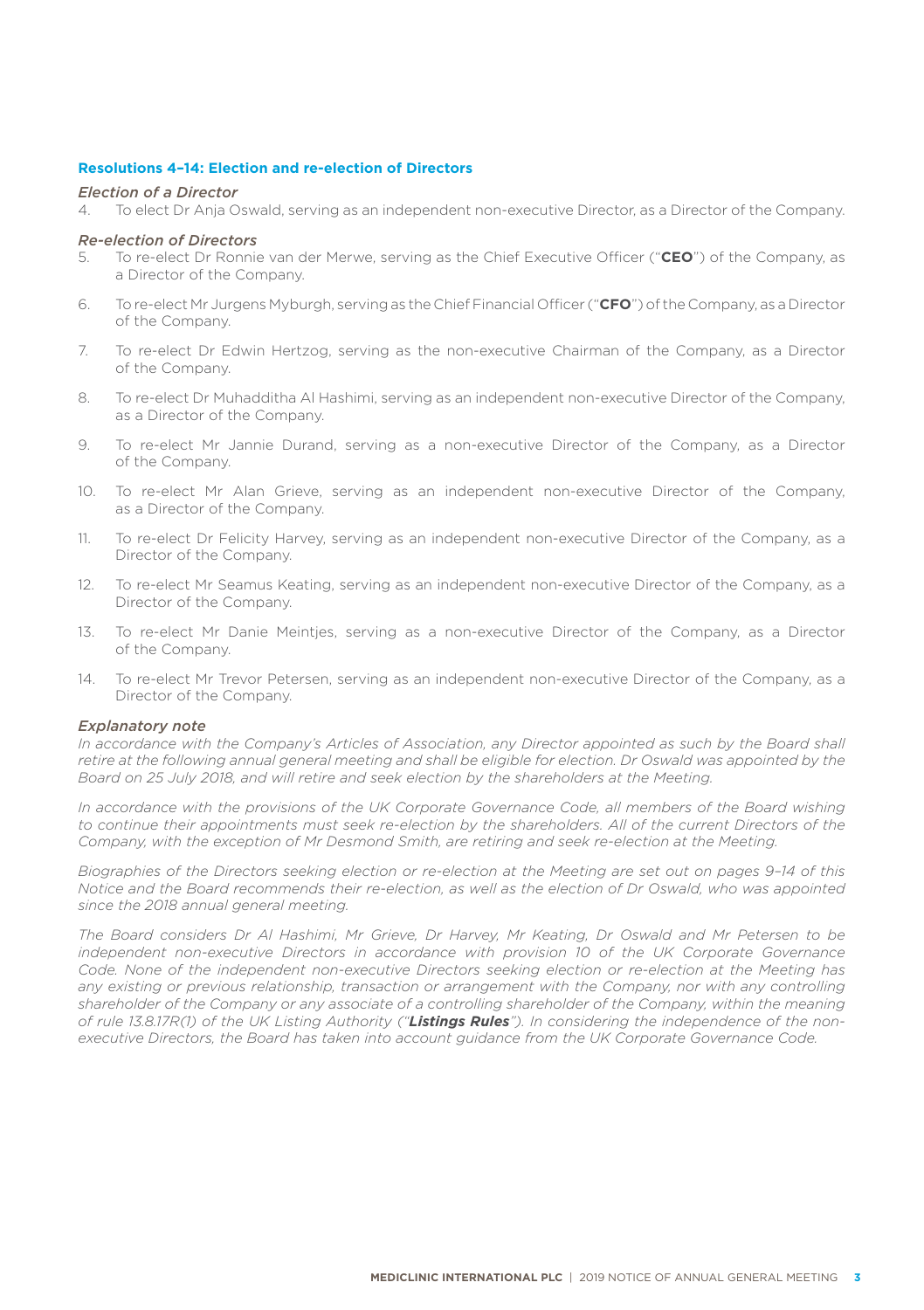*Remgro Ltd ("Remgro"), through wholly owned subsidiaries, holds 44.56% of the issued ordinary shares of the Company and is therefore regarded as a controlling shareholder of the Company for the purposes of the Listings Rules. The Listings Rules require that independent non-executive Directors of a company with a controlling shareholder must be elected by a majority of votes cast by independent shareholders, in addition*  to a majority of votes cast by all shareholders in the company. The resolutions for the election or re-election *of the independent non-executive Directors (resolutions 4, 8, 10–12 and 14) of the Company will therefore be*  taken on a poll and the votes cast by (i) independent shareholders and (ii) all shareholders, will be calculated *separately. Such resolutions will be passed only if a majority of votes cast by independent shareholders are in*  favour, in addition to a majority of votes cast by all shareholders being in favour. Mr Durand is a representative *of the Company's controlling shareholder, Remgro, and is therefore not considered to be independent as contemplated by provision 10 of the UK Corporate Governance Code.* 

*Mr Meintjes does not meet the criteria to be considered an independent non-executive Director. The Board considered his proposed appointment as a non-executive Director and, after careful deliberation, concluded his*  appointment is in the best interests of the Group, its shareholders and other stakeholders, taking into account *the knowledge and experience of the industry and the business that Mr Meintjes has gained over 30 years in different capacities across the business, and the overall composition of the Board.* 

*Mr Pieter Uys was appointed as an alternate Director to Mr Durand on 7 April 2016. Mr Uys will continue that appointment beyond the Meeting without seeking election by shareholders. If the resolution to re-elect Mr Durand is not passed by shareholders at the Meeting, the alternate directorship of Mr Uys will cease immediately.* 

#### **Resolution 15: Re-appointment of auditor**

15. To re-appoint PricewaterhouseCoopers LLP as the Company's auditor, to hold office from the conclusion of this Meeting until the conclusion of the next general meeting at which the annual financial statements are laid before the Company's shareholders.

#### *Explanatory note*

 *At each general meeting at which the Company's annual financial statements are presented to its members, the Company is required to appoint an auditor to serve until the next such meeting. The Board, on the recommendation of the Audit and Risk Committee, recommends the re-appointment of PricewaterhouseCoopers LLP as the auditor of the Company.*

#### **Resolution 16: Remuneration of auditor**

16. To authorise the Audit and Risk Committee to determine the remuneration of the Company's auditor.

#### *Explanatory note*

 *The remuneration of the Company's auditor must be fixed by the Company in a general meeting or in such manner as the Company may determine in a general meeting. This resolution gives authority to the Audit and Risk Committee to determine the remuneration of the Company's auditor.*

# **Resolution 17: Authority to make political donations**

- 17. To authorise, in accordance with Part 14 of the Act, the Company and all its subsidiaries (collectively, the "**Group**") at the date on which this resolution is passed, or at any time when this resolution has effect, to:
	- (a) make political donations to political parties and/or independent election candidates;
	- (b) make political donations to political organisations other than political parties; and
	- (c) incur political expenditure,

(as such terms are defined in the Act), up to an aggregate amount of £100 000, and

the amount authorised under (a), (b) and (c) above shall also be limited to such amount, during the period beginning on the date of the passing of this resolution and ending at the conclusion of the next annual general meeting of the Company to be held in 2020, or by 31 August 2020, whichever is earlier, provided that the authorised sums referred to above may comprise one or more amounts in different currencies which, for the purposes of calculating the said sum, shall be converted into pounds sterling at the exchange rate published in the London edition of the *Financial Times* on the date on which the relevant donation is made or expenditure incurred (or the first business day thereafter) or, if earlier, on the day on which the Company or its subsidiary (as appropriate) enters into any contract or undertaking in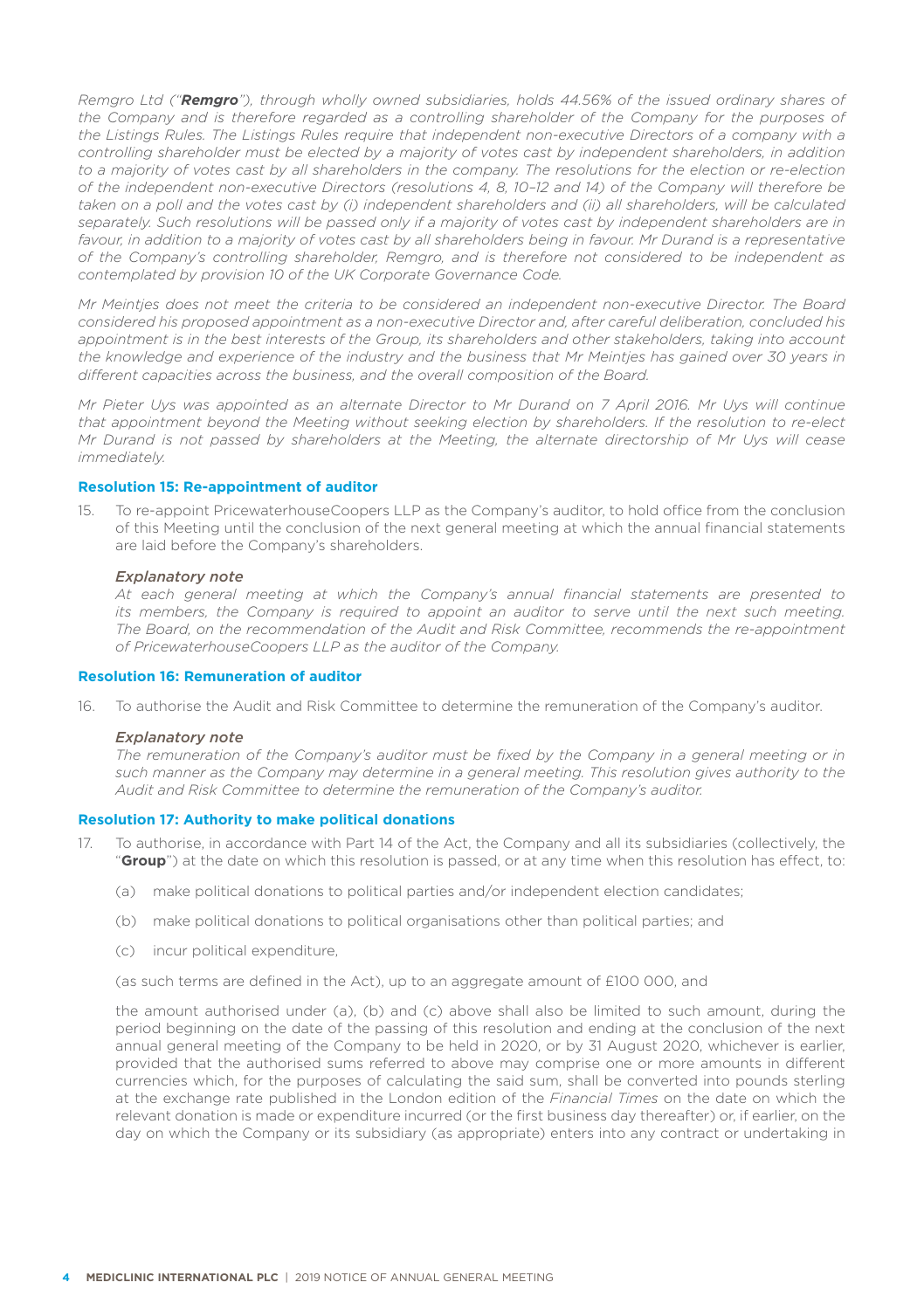relation to the same or at such other rate as the Directors of the Company may in their absolute discretion determine to be appropriate. Upon the passing of this resolution, all existing authorisations and approvals relating to political donations or expenditure under Part 14 of the Act shall be revoked without prejudice to any donation made, or expenditure incurred, prior to the passing of this resolution pursuant to such authorisation or approval. For the purpose of this resolution, the terms "political donation", "political parties", "independent election candidates", "political organisation" and "political expenditure" shall have the meanings given by Sections 363–365 of the Act.

#### *Explanatory note*

 *This resolution seeks to authorise the Group to make political donations and incur political expenditure, as contemplated in the Act. Under the Act, political donations to any political parties, independent election candidates or political organisations other than political parties, or the incurring of political expenditure, are prohibited, unless authorised by shareholders in advance. Although it is not the policy of the Company to make political donations as contemplated in the Act, normal business activities of the Company, which might not be considered political donations or expenditure in the normal sense, may be construed as political expenditure or as a donation to a political party or other political organisation and fall within the restrictions of the Act. Sponsorships, subscriptions, payment of expenses, paid leave for employees fulfilling public duties, and support for bodies representing the business community in policy review or reform may*  fall within the scope of these matters. The Board has therefore decided to propose this resolution 17.

 *As permitted under the Act, this resolution also covers any political donations made or political expenditure incurred by any subsidiaries of the Company. This resolution 17 caps the amount of all forms of political donations and expenditure that the Company and its subsidiaries would be permitted to make at an aggregate of £100 000.*

 *As reported in the 2019 Annual Report, Hirslanden has made payments to a number of political parties,*  institutions and associations in Switzerland which totalled CHF4 500 (2018: CHF30 000) during the *financial year ended 31 March 2019. Contributing to political campaigns through third-party contributions is an official and standard practice in Switzerland. For the avoidance of doubt, these contributions are not considered political payments as contemplated in Part 14 of the Act.* 

## **Resolution 18: Authority to allot ordinary shares**

- 18. To generally and unconditionally authorise the Board, in substitution for any existing authority, but without prejudice to the exercise of any such authority prior to the date of the passing of this resolution, pursuant to and in accordance with Section 551 of the Act, to exercise all the powers of the Company to allot shares in the Company or grant rights to subscribe for or to convert any security into shares in the Company:
	- (a) up to an aggregate nominal amount of £24 329 045.70 (representing 243 290 457 ordinary shares) (such amount to be reduced by any allotments or grants made under paragraph (b) below in excess of such sum); and
	- (b) comprising equity securities (as defined in the Act) up to a nominal amount of £48 658 091.40 (representing 486 580 914 ordinary shares) (such amount to be reduced by any allotments or grants made under paragraph (a) above) in connection with an offer by way of a rights issue:
		- (i) to ordinary shareholders in proportion (as nearly as may be practicable) to their existing holdings; and
		- (ii) to holders of other equity securities as required by the rights of those securities or as the Board otherwise considers necessary,

 and so that, in both cases, the Board may impose any limits or restrictions and make any arrangements which it considers necessary, expedient or appropriate to deal with treasury shares, fractional entitlements, record dates, legal, regulatory or practical problems in, or under the laws of, any territory or any other matter,

 provided that this authority shall expire at the conclusion of the next annual general meeting of the Company to be held in 2020, or by 31 August 2020, whichever is earlier, save that the Company may, before such expiry, make an offer or enter into an agreement which would or might require shares to be allotted, or rights to subscribe for or to convert securities into shares to be granted, after such expiry; and the Board may allot shares or grant such rights in pursuance of such an offer or agreement as if the authority conferred hereby had not expired.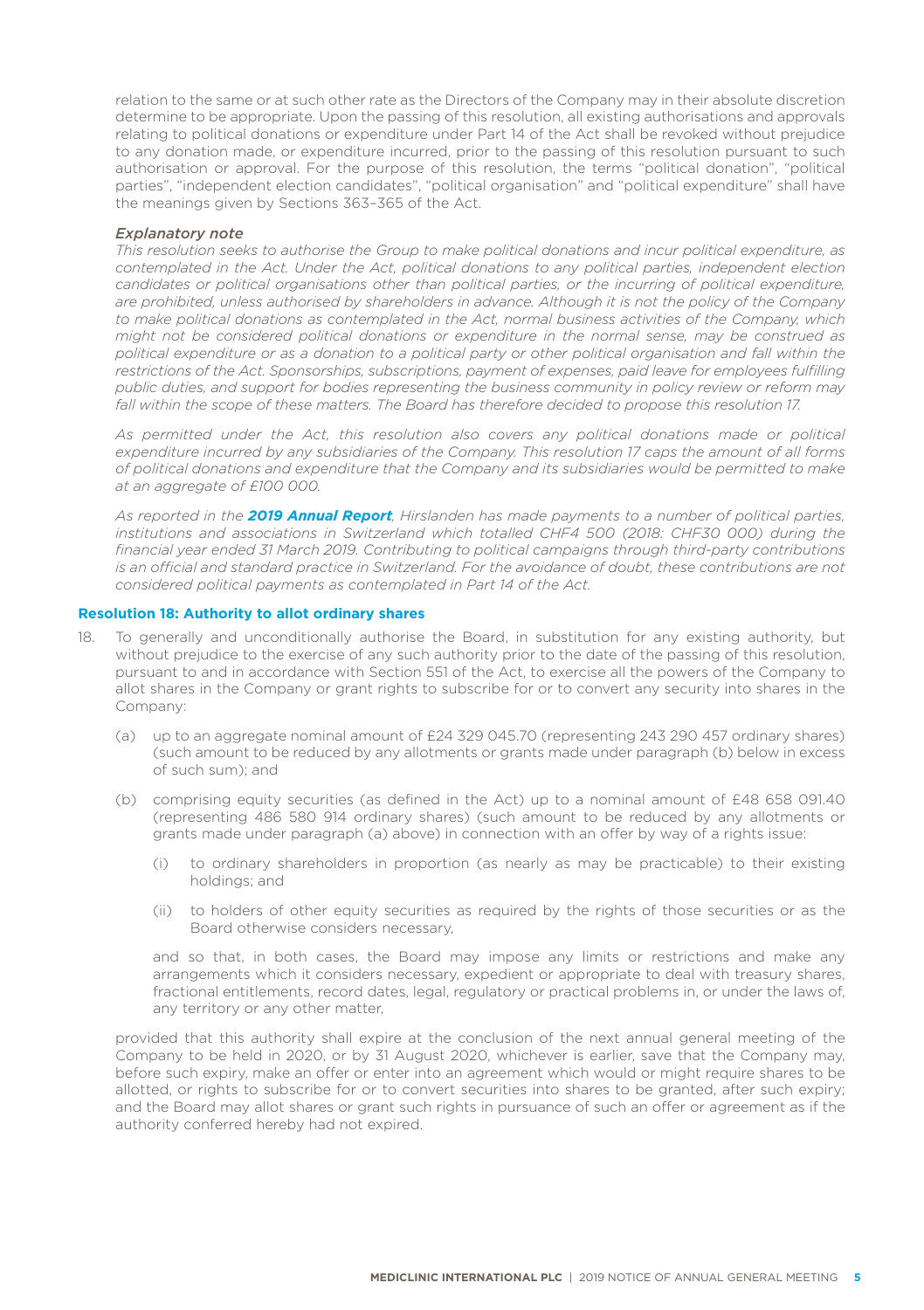# *Explanatory note*

*The purpose of this resolution 18 is to give the Directors authority to allot shares in place of the existing authority approved at the annual general meeting of the Company held on 25 July 2018, which expires at the end of the Meeting.* 

*The authority in paragraph (a) of the resolution will allow the Directors to allot new shares and grant rights to subscribe for, or convert other securities into, shares up to a nominal value of £24 329 045.70 (representing 243 290 457 ordinary shares), which is equivalent to approximately 33% of the total issued ordinary share capital of the Company as at 22 May 2019, which is the latest practicable date prior to publication of this Notice.*

*The authority in paragraph (b) of the resolution will allow the Directors to allot new shares and grant rights to subscribe for, or convert other securities into, shares only in connection with a rights issue up to a nominal value of £48 658 091.40 (representing 486 580 914 ordinary shares), which is equivalent to approximately 66% of the total issued ordinary share capital of the Company as at 22 May 2019, which is the latest practicable date prior*  to publication of this Notice (such amount to be reduced by the amount of any relevant securities issued under *the authority conferred by paragraph (a) of resolution 18).*

*The Company does not currently hold any shares in treasury.*

*The Board has no present intention of exercising these authorities other than in relation to the Company's employee share schemes, but the Board believes it is in the best interests of the Company to have these authorities so that the Board can allot securities at short notice and without the need to hold a general meeting if the need arises. The extent of the authority follows the guidelines issued by institutional investors.* 

*The authorities sought in paragraphs (a) and (b) of resolution 18 are without prejudice to previous allotments made under such existing authorities.*

*The authorities will only be valid until the conclusion of the next annual general meeting of the Company to be held in 2020, or by 31 August 2020, whichever is earlier.*

# **SPECIAL RESOLUTIONS**

# **Resolution 19: Authority to disapply pre-emption rights**

- 19. That, if resolution 18 above is passed, the Board be given power to allot equity securities (as defined in the Act) for cash under the authority given by that resolution and/or to sell ordinary shares held by the Company as treasury shares for cash as if Section 561 of the Act did not apply to any such allotment or sale, such power to be limited:
	- (a) to the allotment of equity securities and sale of treasury shares in connection with an offer of, or invitation to apply for, equity securities (but in the case of the authority granted under paragraph (b) of resolution 18, by way of a rights issue only):
		- (i) to ordinary shareholders in proportion (as nearly as may be practicable) to their existing holdings; and
		- (ii) to holders of other equity securities, as required by the rights of those securities, or as the Board otherwise considers necessary,

and so that the Board may impose any limits or restrictions and make any arrangements which it considers necessary or appropriate to deal with treasury shares, fractional entitlements, record dates, legal, regulatory or practical problems in, or under the laws of, any territory or any other matter; and

(b) in the case of the authority granted under paragraph (a) of resolution 18 and/or in the case of any sale of treasury shares, to the allotment of equity securities or sale of treasury shares (otherwise than under paragraph (a) above) up to a nominal amount of £3 686 219.05,

 such power to apply until the end of the next annual general meeting to be held in 2020, or by 31 August 2020, whichever is earlier, but, in each case, during this period, the Company may make offers and enter into agreements, which would, or might, require equity securities to be allotted (and treasury shares to be sold) after the power ends and the Board may allot equity securities (and sell treasury shares) under any such offer or agreement as if the power had not ended.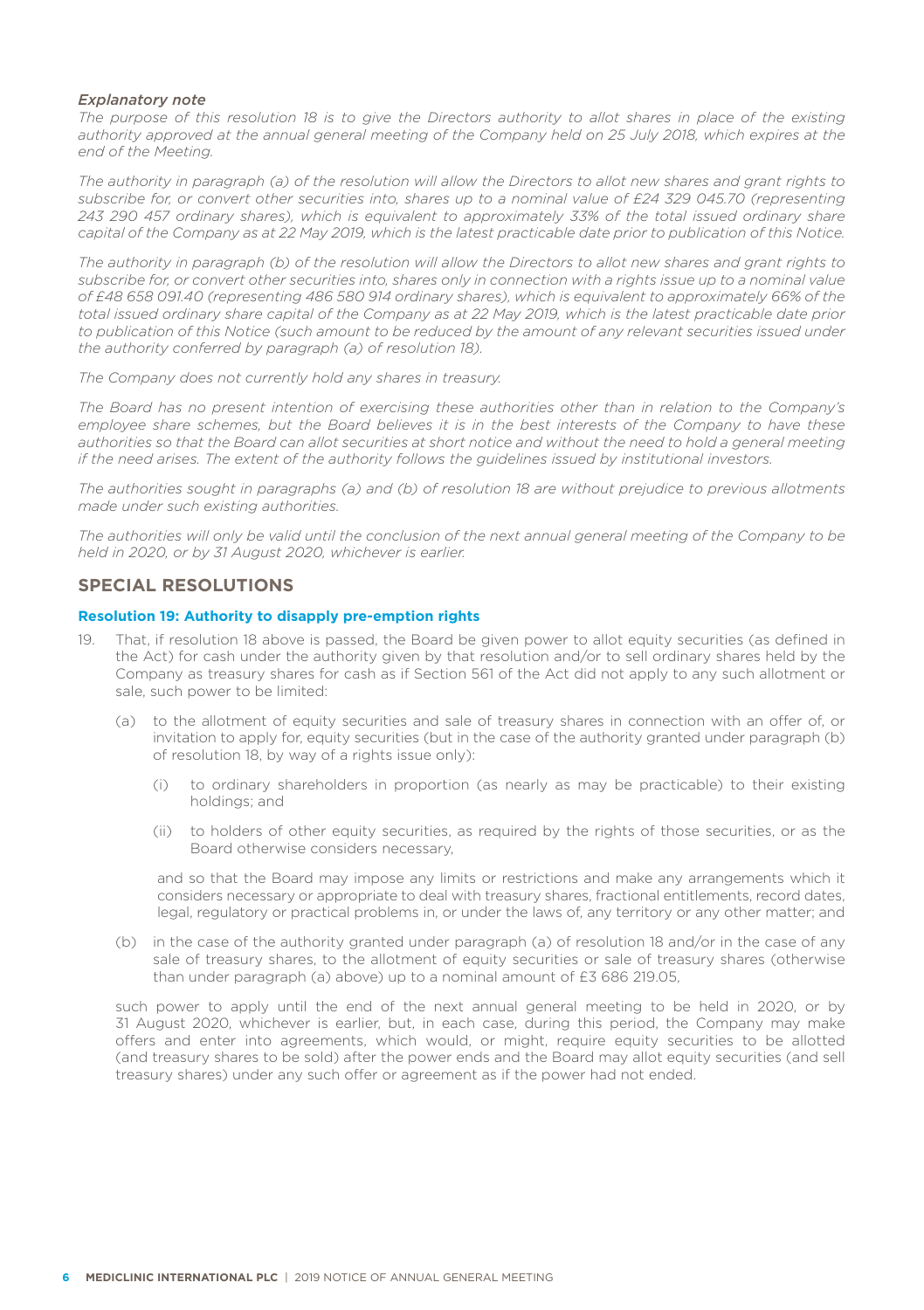### **Resolution 20: Additional authority to disapply pre-emption rights for purposes of acquisitions or capital investments**

- 20. That, if resolution 18 is passed, the Board be given the power, in addition to any power granted under resolution 19 above, to allot equity securities (as defined in the Act) for cash under the authority granted under paragraph (a) of resolution 18 and/or to sell ordinary shares held by the Company as treasury shares for cash as if Section 561 of the Act did not apply to any such allotment or sale, such power to be:
	- (a) limited to the allotment of equity securities or sale of treasury shares up to a nominal amount of £3 686 219.05; and
	- (b) used only for the purposes of financing a transaction which the Board determines to be an acquisition or other capital investment of a kind contemplated by the *Statement of Principles on Disapplying Pre-Emption Rights* most recently published by the Pre-Emption Group prior to the date of this Notice, or for the purposes of refinancing such a transaction within six months of it taking place,

such power to apply until the end of the next annual general meeting to be held in 2020, or by 31 August 2020, whichever is earlier, but, in each case, during this period, the Company may make offers and enter into agreements, which would, or might, require equity securities to be allotted (and treasury shares to be sold) after the power ends and the Board may allot equity securities (and sell treasury shares) under any such offer or agreement as if the power had not ended.

### *Explanatory note for resolutions 19 and 20*

 *At the annual general meeting held on 25 July 2018, the Directors were given the authority to issue equity securities of the Company and sell treasury shares in exchange for cash until the 2019 annual general meeting.*

 *Resolution 19 renews the Directors' power to allot equity securities and sell treasury shares in exchange for cash without first offering them to existing shareholders in proportion to their existing shareholdings. Equity securities include ordinary shares in the Company. Resolution 19 allows the Directors to issue equity securities and to sell treasury shares for cash on a non-pre-emptive basis: (i) to ordinary shareholders in proportion to their existing shareholdings and to holders of other equity securities as required by the rights of those securities, or as the Directors consider necessary, and to deal with, among other things, treasury shares, fractional entitlements and legal and practical problems in any territory, for example, in the case of a rights issue or other similar share issue; and (ii) otherwise, up to an aggregate nominal amount of £3 686 219.05 (representing 36 862 190 ordinary shares). This number represents approximately 5% of the issued share capital as at 22 May 2019, the latest practicable date prior to publication of this Notice.*

 *On 12 March 2015, the Pre-Emption Group, an association of companies and investors that produces*  best practice guidance on disapplying pre-emption rights in the UK market, issued a revised Statement *of Principles. This stated that, in addition to the previous standard annual disapplication of pre-emption rights up to a maximum equal to 5% of issued ordinary share capital, the Pre-Emption Group is now supportive of extending the general disapplication authority for certain purposes.* 

 *On 5 May 2016, the Pre-Emption Group published a monitoring report on the implementation of its 2015*  Statement of Principles for Disapplying Pre-emption Rights *and a recommended template resolution for disapplying pre-emption rights. The template recommends companies request authority to disapply pre-emption rights in respect of the additional 5% to be used when the Board considers the use to be for an acquisition or specified capital investment in accordance with the 2015 Statement of Principles as a separate resolution to the disapplication to issue shares on an unrestricted basis.*

 *Resolution 20 seeks this separate authority. Where the authority granted under resolution 20 is used, the Company will disclose this in the announcement regarding the issue, the circumstances that have led to its use and the consultation process undertaken.*

 *In accordance with the section of the Statement of Principles regarding cumulative usage of authorities within a rolling three-year period, the Directors also confirm their intention that (except in relation to an issue pursuant to resolution 20 in respect of the additional 5% referred to above) no more than 7.5% of the issued ordinary share capital will be issued for cash on a non-pre-emptive basis during any rolling three-year period without prior consultation with shareholders.*

The Directors have no present intention of exercising these powers but believe that this resolution will *assist them in taking advantage of business opportunities as they arise.*

 *These authorities are without prejudice to allotments made under previous authorities and will only be valid until the conclusion of the next annual general meeting to be held in 2020, or 31 August 2020, whichever is earlier.*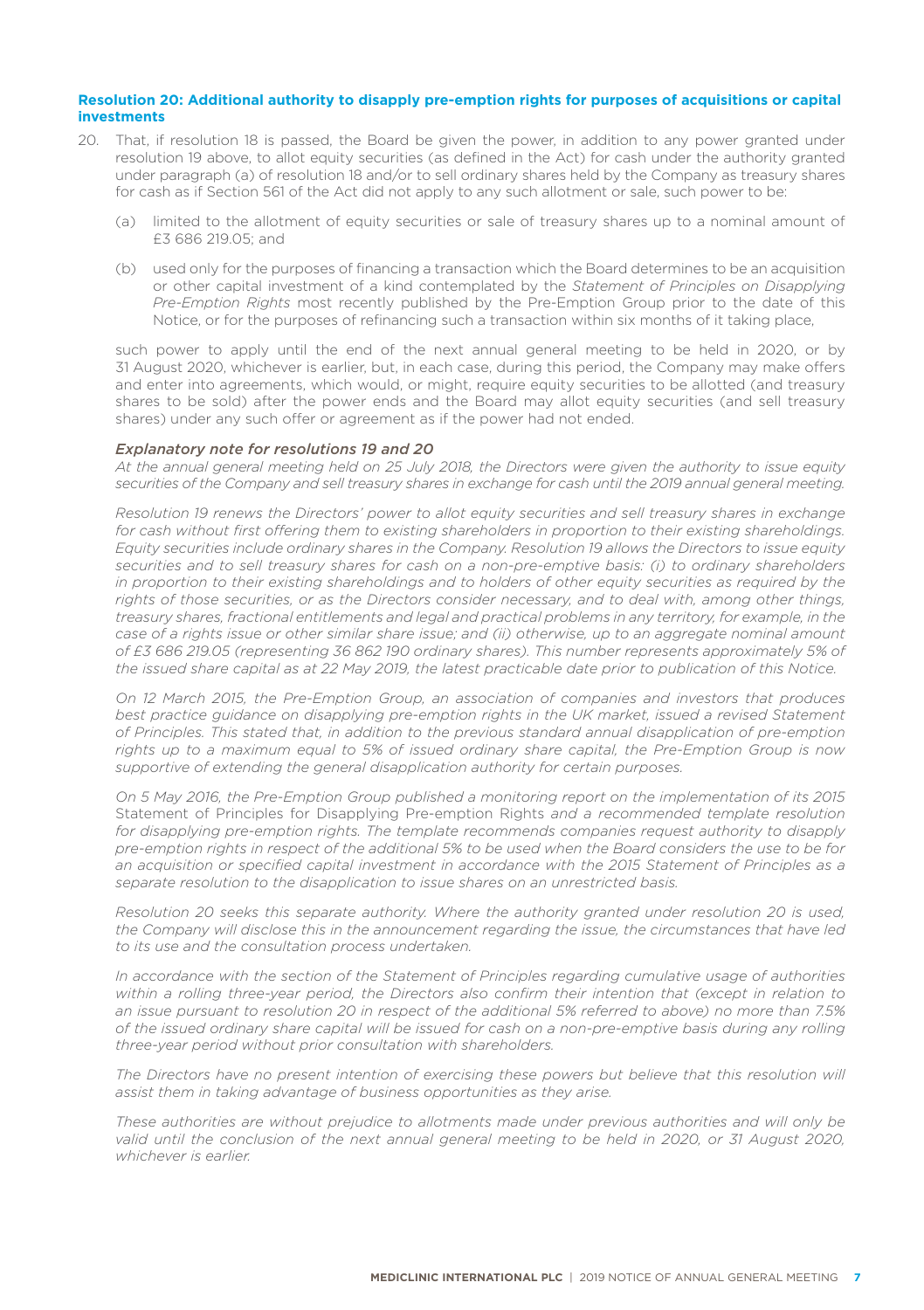# **Resolution 21: Notice of general meetings, other than annual general meetings**

21. That a general meeting (other than an annual general meeting) of the Company may be called on not less than 14 clear days' notice.

#### *Explanatory note*

 *Under the Act, the notice period required for all general meetings of listed companies is 21 days. However, it is possible to reduce this period to 14 days (other than for annual general meetings), provided that the following two conditions are met: (a) that a company offers facilities for shareholders to submit proxy appointments by electronic means; and (b) that there is an annual resolution of shareholders approving the reduction in the minimum notice period from 21 days to 14 days.* 

 *This resolution would, if passed, allow the Company flexibility to call general meetings, other than annual general meetings, on not less than 14 clear days' notice. This additional flexibility would only be used in limited and time-sensitive circumstances where the Board considers relying on the authority to be to the* advantage of shareholders as a whole. The approval will be effective until the Company's next annual *general meeting, at which meeting it is intended to propose a similar resolution for approval.*

### **Feedback from the Clinical Performance and Sustainability Committee**

The report by the Clinical Performance and Sustainability Committee (the "**Committee**") included in the **2019 Annual Report**, read with the **2019 Clinical Services Report** and the **2019 Sustainable Development**  Report published on the Company's website at https://investor.mediclinic.com/results-centre/results-and**reports**, will serve as the Committee's feedback to the Company's shareholders on the matters within its mandate at the Meeting. Any specific questions to the Committee may be sent to the Company Secretary prior to the Meeting. Certain South African subsidiaries of the Company are required to appoint a Social and Ethics Committee in terms of the South African Companies Act, No. 71 of 2008, as amended (the "**SA Companies Act**"), unless such companies are subsidiaries of another company that has a Social and Ethics Committee, and the Social and Ethics Committee of that company will perform the functions required by this regulation on behalf of that subsidiary company. The Committee, in fulfilling its role to (a) promote a culture of excellence in patient safety, quality of care and patient experience by, *inter alia*, monitoring the clinical performance of the Group; and (b) ensure that the Group is and remains a good and responsible corporate citizen by monitoring the sustainable development performance of the Group, also performs the statutory functions required of a Social and Ethics Committee in terms of the SA Companies Act.

By order of the Board.

#### **Link Company Matters Ltd**

# *Company Secretary*

Mediclinic International plc 6<sup>th</sup> Floor, 65 Gresham Street, London, EC2V 7NQ 21 June 2019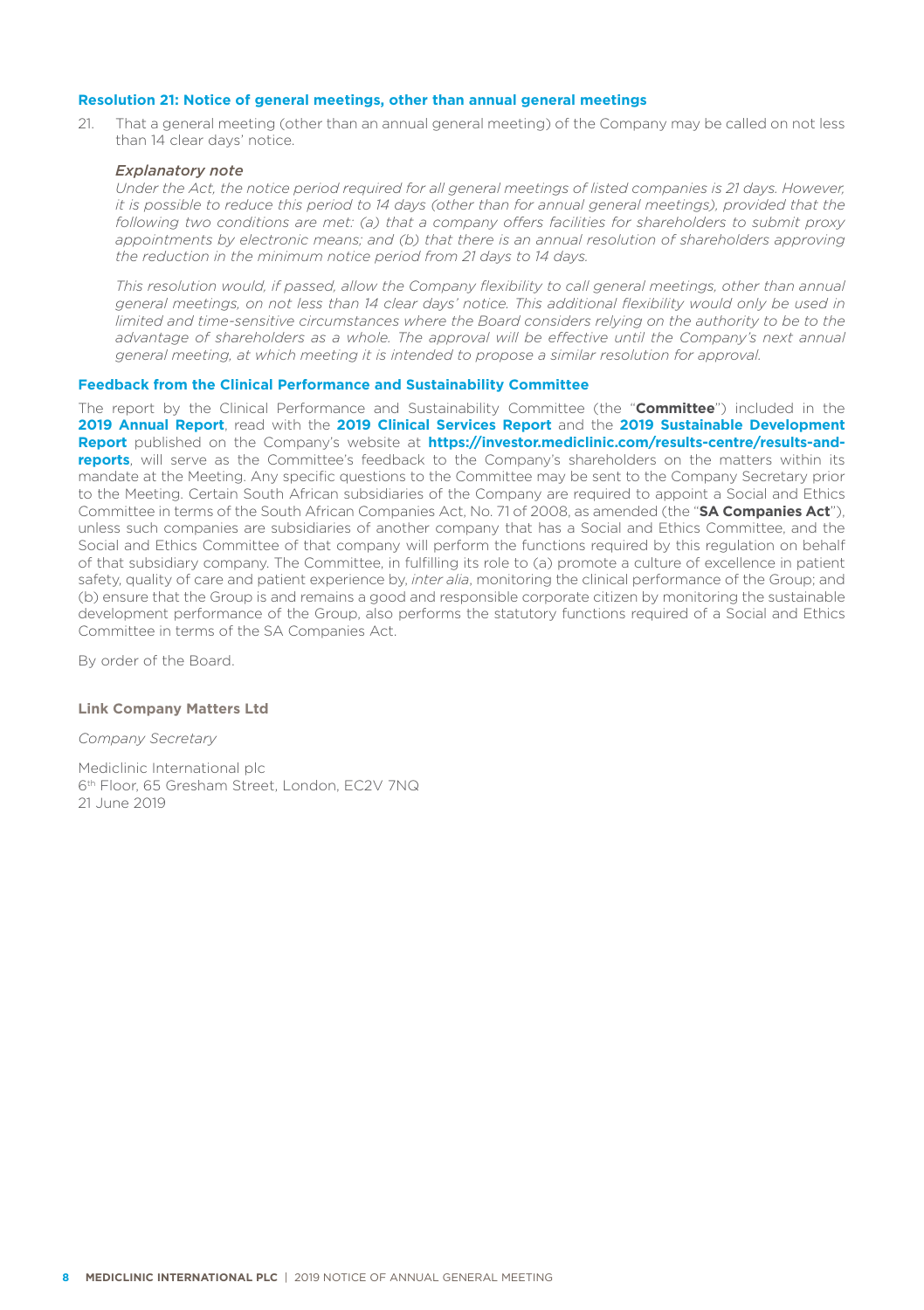# **BIOGRAPHIES OF DIRECTORS**

Following the internal Board evaluation process concluded in March 2019 and a recommendation from the Nomination Committee, the Board is satisfied that each of the Directors continues to be effective; demonstrates a commitment to the role; and continues to be able to dedicate sufficient time to their duties. The Directors believe that the Board continues to include an appropriate balance of skills and provides effective leadership for the Company. The Board has a variety of skills, which include significant financial experience; extensive knowledge of the healthcare industry internationally; and experience of public companies listed on the London Stock Exchange.



#### **Resolution 4: Dr Anja Oswald**

*Independent Non-executive Director Nationality: Swiss Committee memberships: Nomination Committee, Remuneration Committee*

#### *Background:*

Dr Anja Oswald was appointed as an independent non-executive Director of the Company on 25 July 2018. She is the CEO of the Klinik Sonnenhalde, a well-established private clinic for psychiatry and psychotherapy with inpatients, day-care clinics and outpatients in Riehen, Switzerland, and is President of the Association of Private Hospitals in Basel. She is also a board member of *Integrierte Psychiatrie Winterthur* in Canton Zürich and of the Alliance for a Free Health Care System in Switzerland. Prior to this, she was Head of Medical and Pharmaceutical Services and Deputy Medical Officer in the Department of Health of the Cantonal Government in Basel and a member of various cantonal, regional and national committees. Dr Oswald was also CEO of a start-up company in the healthcare sector and worked several years as a Medical Doctor in different hospitals.

#### *Qualifi cations:*

Dr Oswald holds an MD PhD specialising in Orthopaedic Surgery and Traumatology, as well as in Sports Medicine (University of Basel) and an executive MBA (University of Rochester-Berne). She passed the Board School at the International Centre of Corporate Governance of the University of St. Gallen.

![](_page_10_Picture_9.jpeg)

# **Resolution 5: Dr Ronnie van der Merwe**

*Chief Executive Officer Nationality: South African Committee memberships: Clinical Performance and Sustainability Committee, Investment Committee*

#### *Background:*

Dr Ronnie van der Merwe is a specialist anaesthetist who worked in the medical insurance industry before joining the Company in 1999 as Clinical Manager. He established the Advanced Analytics, Clinical Information, Clinical Services and Health Information Management functions at Mediclinic, and subsequently served as the Group's Chief Clinical Officer. He was appointed as an executive Director of Mediclinic International Ltd in 2010 up to the acquisition of Al Noor Hospitals Group plc. He was appointed as an executive Director and CEO of Mediclinic, with effect from 1 June 2018 and has also served on Spire's Board of Directors as a non-executive Director from 24 May 2018.

# *Qualifi cations:*

Dr Van der Merwe holds an MBChB (Stellenbosch University); a DA (SA) (College of Anaesthetists of South Africa); the FCA (SA) (Fellowship of the College of Anaesthetists of South Africa); and completed the AMP (Harvard Business School).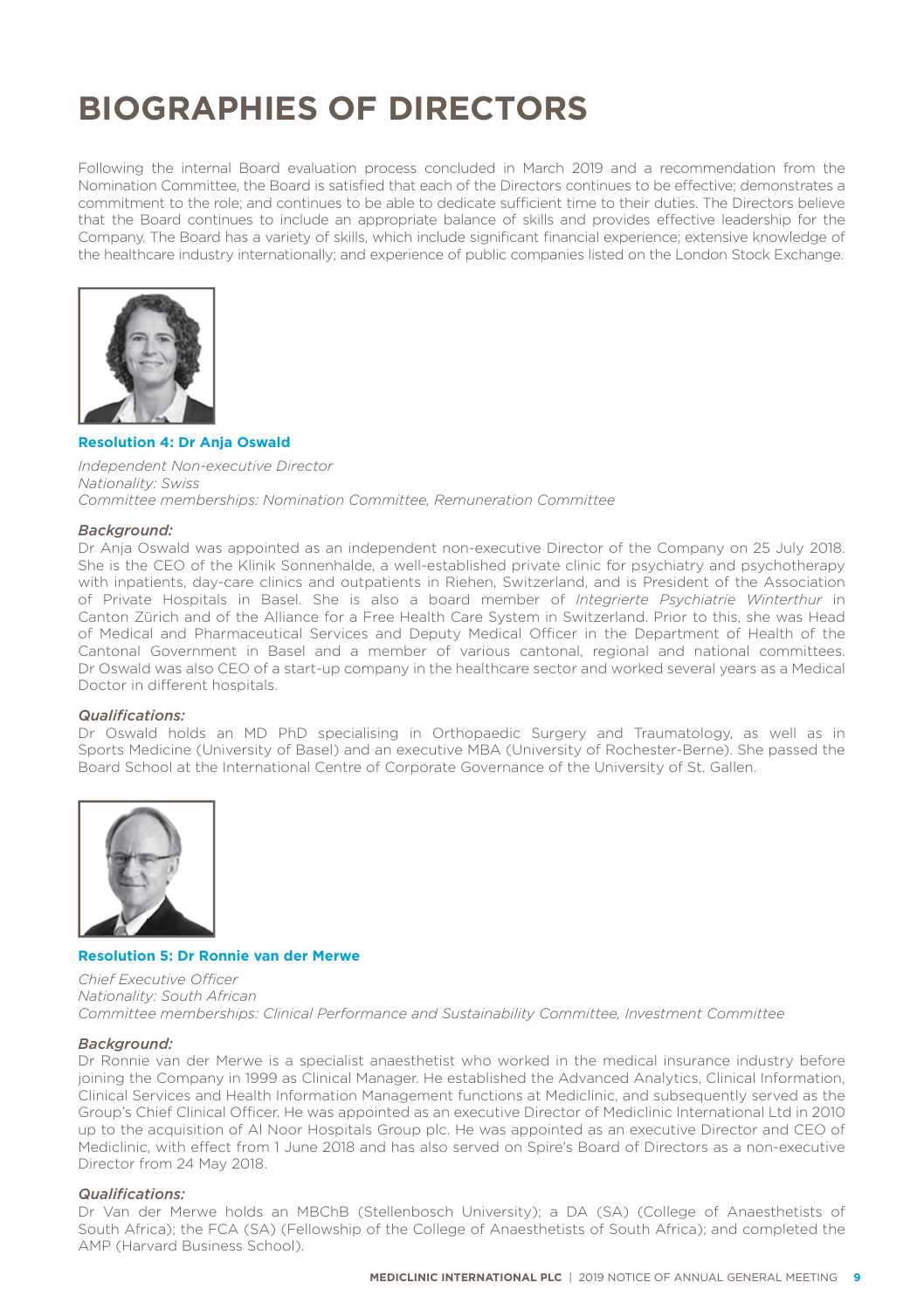![](_page_11_Picture_0.jpeg)

# **Resolution 6: Mr Jurgens Myburgh**

*Chief Financial Offi cer Nationality: South African Committee membership: Investment Committee*

#### *Background:*

Mr Jurgens Myburgh was appointed as an executive Director and CFO of the Company on 1 August 2016. Prior to joining Mediclinic, he served as CFO at Datatec Ltd, an international information and communications technology group, and before that, as executive Vice-President of Investment Banking at The Standard Bank of South Africa Ltd.

## *Qualifi cations:*

Mr Myburgh holds a BComm Hons in Accounting (University of Johannesburg) and is a qualified Chartered Accountant registered with the South African Institute of Chartered Accountants.

![](_page_11_Picture_7.jpeg)

# **Resolution 7: Dr Edwin Hertzog**

*Non-executive Chairman Nationality: South African*

*Committee memberships: Clinical Performance and Sustainability Committee, Investment Committee (Chairperson), Nomination Committee (Chairperson)*

## *Background:*

Dr Edwin Hertzog was appointed as the non-executive Chairman of the Company on 15 February 2016. Prior to the combination of the businesses of the Company (then Al Noor Hospitals Group plc) and Mediclinic International Ltd in 2016, he served as a Director of Mediclinic International Ltd from 1983 and as the Chairman from 1992. As a specialist anaesthetist, he was commissioned by the then Rembrandt group (now Remgro) in 1983 to undertake a feasibility study on the establishment of a private hospital group. Three years later, in 1986, Mediclinic International Ltd (then Medi-Clinic Corporation Ltd) was listed on the JSE Ltd (then Johannesburg Stock Exchange). He was appointed as the first Managing Director of Mediclinic International Ltd upon its establishment in 1983. He served as executive Chairman of Mediclinic from 1992 until August 2012 when he retired from his executive role but remained on the Board as non-executive Chairman. He also serves as the non-executive deputy Chairman of Remgro and is a past Chairman of the Council of Stellenbosch University.

### *Qualifi cations:*

Dr Hertzog holds an MBChB (Stellenbosch University); the FCA (SA) (Fellowship of the College of Anaesthetists of South Africa); and a PhD in Philosophy *honoris causa* (Stellenbosch University).

*\* Dr Hertzog's non-executive directorship of Remgro, as reported above, constitutes his other signifi cant commitments for the purposes of Provision B.3.1 of the UK Corporate Governance Code.*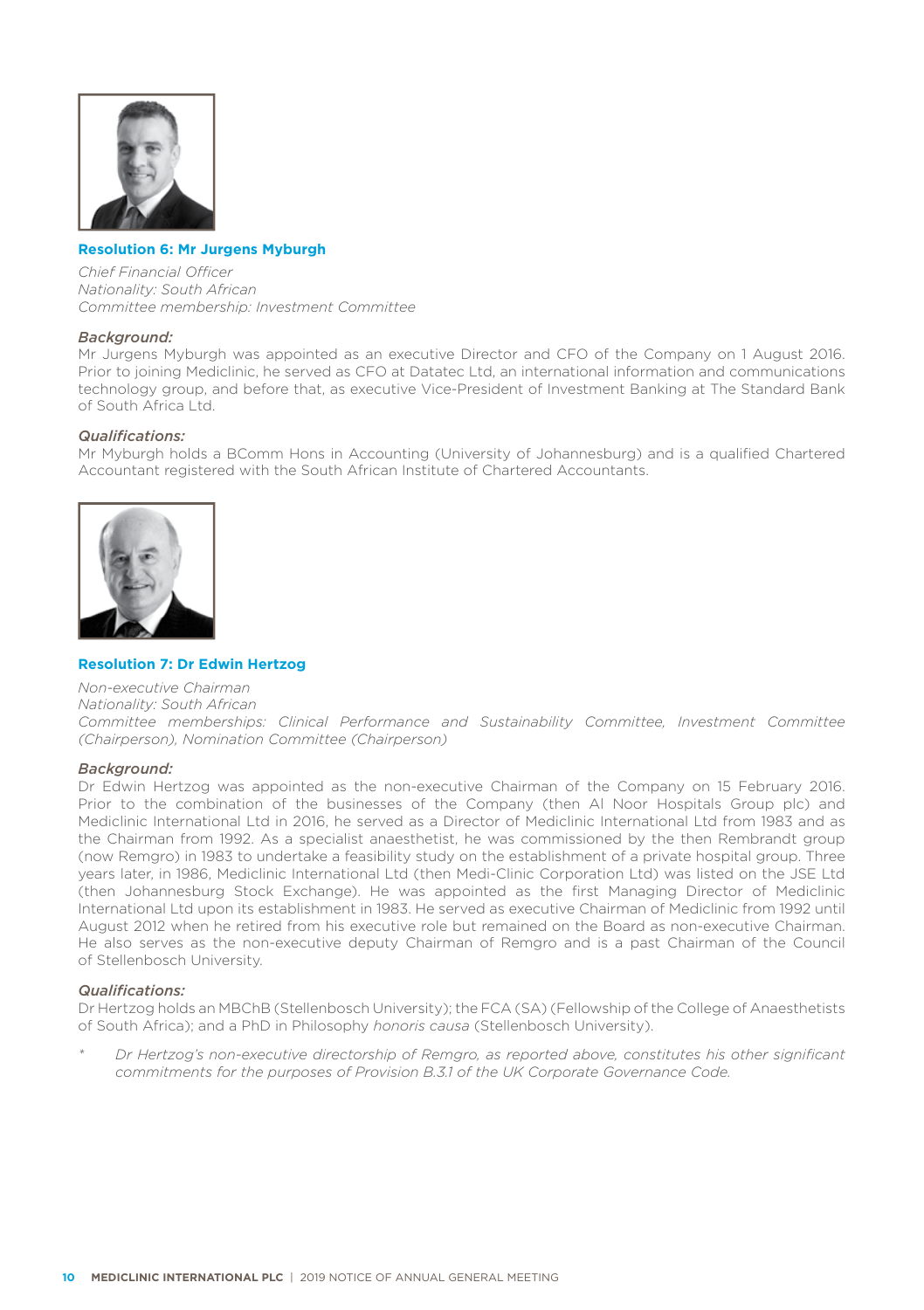![](_page_12_Picture_0.jpeg)

# **Resolution 8: Dr Muhadditha Al Hashimi**

*Independent Non-executive Director Nationality: Emirati Committee membership: Clinical Performance and Sustainability Committee*

#### *Background:*

Dr Muhadditha Al Hashimi was appointed as an independent non-executive Director of the Company on 1 November 2017. She is also a member of the Board of Trustees and the Audit and Compliance Committee of the University of Sharjah, a member of the Board of Trustees of the United Arab Emirates ("**UAE**") Nursing and Midwifery Council and the UAE Genetics Diseases Association. She is currently the chairperson of Sharjah Private Education Authority, UAE. Prior to her current position, Dr Al Hashimi was the Campus Director of Higher Colleges of Technology Sharjah Women's and Men's Colleges in the UAE. In addition, Dr Al Hashimi held the position of executive Dean of the Faculty of Health Sciences, Higher Colleges of Technology; Acting Deputy Vice-Chancellor of Academic Affairs at the Higher Colleges of Technology; CEO of the Mohammed Bin Rashid Al Maktoum Academic Medical Centre in Dubai; CEO of Dubai Healthcare City; and the Director of Education of the Harvard Medical School Dubai Centre.

#### *Qualifi cations:*

Dr Al Hashimi holds a BS in Medical Technology (University of Minnesota); an MSc in Clinical Laboratory Services (University of Minnesota); and a DrPH in Public Health (University of Texas).

![](_page_12_Picture_7.jpeg)

## **Resolution 9: Mr Jannie Durand**

*Non-executive Director Nationality: South African Committee memberships: Investment Committee, Nomination Committee*

#### *Background:*

Mr Jannie Durand\* was appointed as a non-executive Director of the Company on 15 February 2016. Prior to the combination of the businesses of the Company (then Al Noor Hospitals Group plc) and Mediclinic International Ltd in 2016, he served as a non-executive Director of Mediclinic International Ltd from 2012. He joined the Rembrandt group in 1996 and in 2012 was appointed as the CEO of Remgro Ltd, which holds a 44.56% interest in the Company. In his current role, with more than 20 years' experience in the investment industry, he acts as a non-executive Director of various companies, including Distell Group Ltd, RCL Foods Ltd and RMI Holdings Ltd.

#### *Qualifi cations:*

Mr Durand holds an BAcc (Hons) in Accountancy (Stellenbosch University); an MPhil in Management Studies (Oxford University); and is a qualified Chartered Accountant registered with the South African Institute of Chartered Accountants.

*\* Mr Pieter Uys, the Head of Strategic Investment at Remgro Ltd, is appointed as the alternate to Mr Durand, effective 7 April 2016. Prior to joining Remgro Ltd, Mr Uys was a founding member and ultimately became the CEO of the Vodacom Group.* 

 *Qualifi cations: Mr Uys holds an MEng in Electronic Engineering (Stellenbosch University) and an executive MBA (Stellenbosch University).*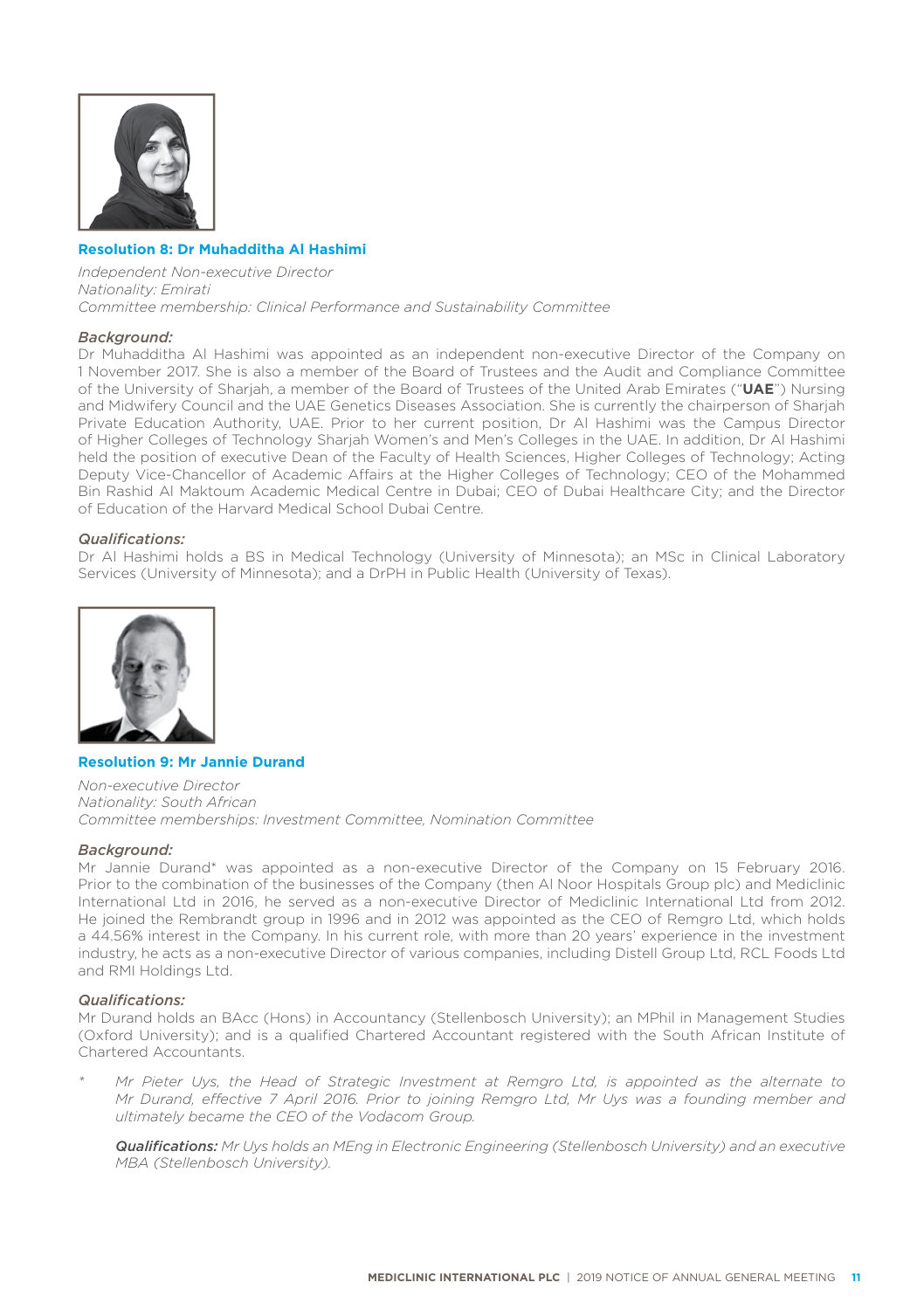![](_page_13_Picture_0.jpeg)

## **Resolution 10: Mr Alan Grieve**

*Independent Non-executive Director Nationality: British and Swiss Committee memberships: Audit and Risk Committee, Investment Committee* 

#### *Background:*

Mr Alan Grieve was appointed as an independent non-executive Director of the Company on 15 February 2016 and will succeed Mr Desmond Smith as Senior Independent Director at the end of the Meeting on 24 July 2019. Prior to the combination of the businesses of the Company (then Al Noor Hospitals Group plc) and Mediclinic International Ltd in 2016, he served as an independent non-executive Director of Mediclinic International Ltd from 2012 and as a Director of Medi-Clinic Switzerland AG (now Hirslanden AG) from 2008–2012. He served as CFO of Reinet Investments Manager S.A. and Reinet Fund Manager S.A. from 2008–2011 and CEO from 2012 until he retired in 2014. He remains on the boards of both companies as a non-executive Director. He served as Company Secretary of Richemont, the Swiss luxury goods group, from 1998–2004 and as Director of Corporate Affairs from 2004-2014. Prior to joining Richemont's predecessor companies in 1986, he worked with the international auditing firms now known as PricewaterhouseCoopers and EY.

#### *Qualifi cations:*

Mr Grieve holds a BA (Hons) Business Administration (Heriot-Watt University) and is a member of the Institute of Chartered Accountants of Scotland.

![](_page_13_Picture_7.jpeg)

# **Resolution 11: Dr Felicity Harvey CBE**

*Independent Non-executive Director Nationality: British Committee memberships: Clinical Performance and Sustainability Committee (Chairperson), Nomination Committee*

#### *Background:*

Dr Felicity Harvey was appointed as an independent non-executive Director of the Company on 3 October 2017. She serves as a Visiting Professor at the Institute of Global Health Innovation at Imperial College London; is a non-executive Director of Guy's and St Thomas' NHS Foundation Trust in London; a trustee of Royal Trinity Hospice in London; and Chair of the WHO Independent Oversight & Advisory Committee for Health Emergencies. Previously, she served as Director-General of Public and International Health at the UK Department of Health; Director of the UK Prime Minister's Delivery Unit, then HM Treasury's Performance and Reform Unit; Head of the Medicines, Pharmacy and Industry Group at the Department of Health; Director of Prison Health at Her Majesty's Prison Service; Head of Quality Management at NHS Executive; and private Secretary to the Chief Medical Officer of the Department of Health for England. Dr Harvey was appointed CBE in 2008.

## *Qualifi cations:*

Dr Harvey holds an MB BS (St. Bartholomew's Medical College, University of London); a PG Dip in Clinical Microbiology (The Royal London Hospital College, University of London); an MBA (Henley Management College); and is an honorary fellow of the Royal College of Physicians and a fellow of the Faculty of Public Health.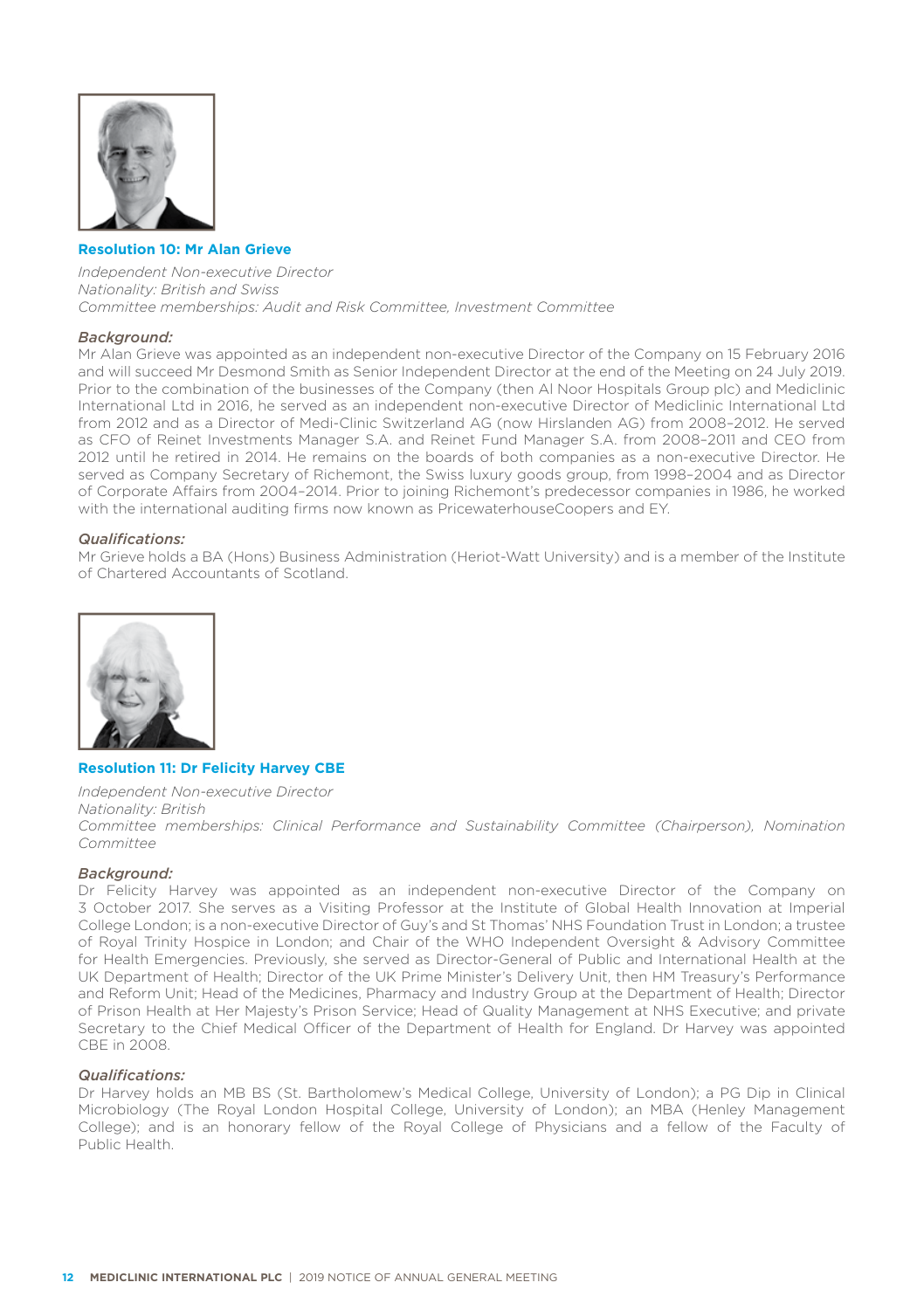![](_page_14_Picture_0.jpeg)

# **Resolution 12: Mr Seamus Keating**

*Independent Non-executive Director Nationality: Irish Committee memberships: Audit and Risk Committee, Clinical Performance and Sustainability Committee, Remuneration Committee*

#### *Background:*

Mr Seamus Keating was appointed as an independent non-executive Director of the Company (then Al Noor Hospitals Group plc) on 5 June 2013 and continues to serve as a Director of the Company following the combination of the businesses of the Company (then Al Noor Hospitals Group plc) and Mediclinic International Ltd in 2016. He has over 20 years' experience in the global technology sector in finance and operational roles, and was a main board Director of Logica plc from 2002–2012. He was CFO of Logica plc from 2002–2010 when he became CEO and head of its Benelux operations. Prior to his role at Logica plc, he worked for the Olivetti Group in senior finance roles in the UK and Italy. He served as non-executive Director and Chairman of the Audit Committee of Mouchel plc from November 2010–2012. He is currently Chairman of First Derivatives plc, a non-executive Director of BGL Group Ltd and a non-executive Director of Mi-pay Group plc.

#### *Qualifi cations:*

Mr Keating is a fellow of the UK Chartered Institute of Management Accountants.

![](_page_14_Picture_7.jpeg)

## **Resolution 13: Mr Danie Meintjes**

*Non-executive Director Nationality: South African Committee membership: Investment Committee*

#### *Background:*

Mr Danie Meinties served as the CEO of Mediclinic from 2010 up to his retirement on 1 June 2018, remaining on the Board as an executive Director until 31 July 2018. He currently serves as a non-executive Director, effective 1 August 2018, and as the designated non-executive Director for workforce engagement, effective 1 April 2019. He was appointed as an executive Director and CEO of the Company on 15 February 2016. Prior to the combination of the businesses of the Company (then Al Noor Hospitals Group plc) and Mediclinic International Ltd in 2016, he served as the CEO of Mediclinic International Ltd from 2010. He has served in various management positions in the Remgro group before joining Mediclinic in 1985 as the Hospital Manager of Mediclinic Sandton. He was appointed as a member of Mediclinic's Executive Committee in 1995 and as a Director in 1996. He was seconded to serve as a Senior Executive of the Group's operations in Dubai in 2006 and appointed as the CEO of Mediclinic Middle East in 2007. Mr Meintjes serves as a non-executive Director of Capitec Bank Holdings Limited and Capitec Bank Limited. He served as a non-executive Director of Spire Healthcare Group plc from 2015, a position from which he retired on 24 May 2018.

#### *Qualifi cations:*

Mr Meintjes holds a BPL (Hons) in Industrial Psychology (University of the Free State) and completed the AMP (Harvard Business School).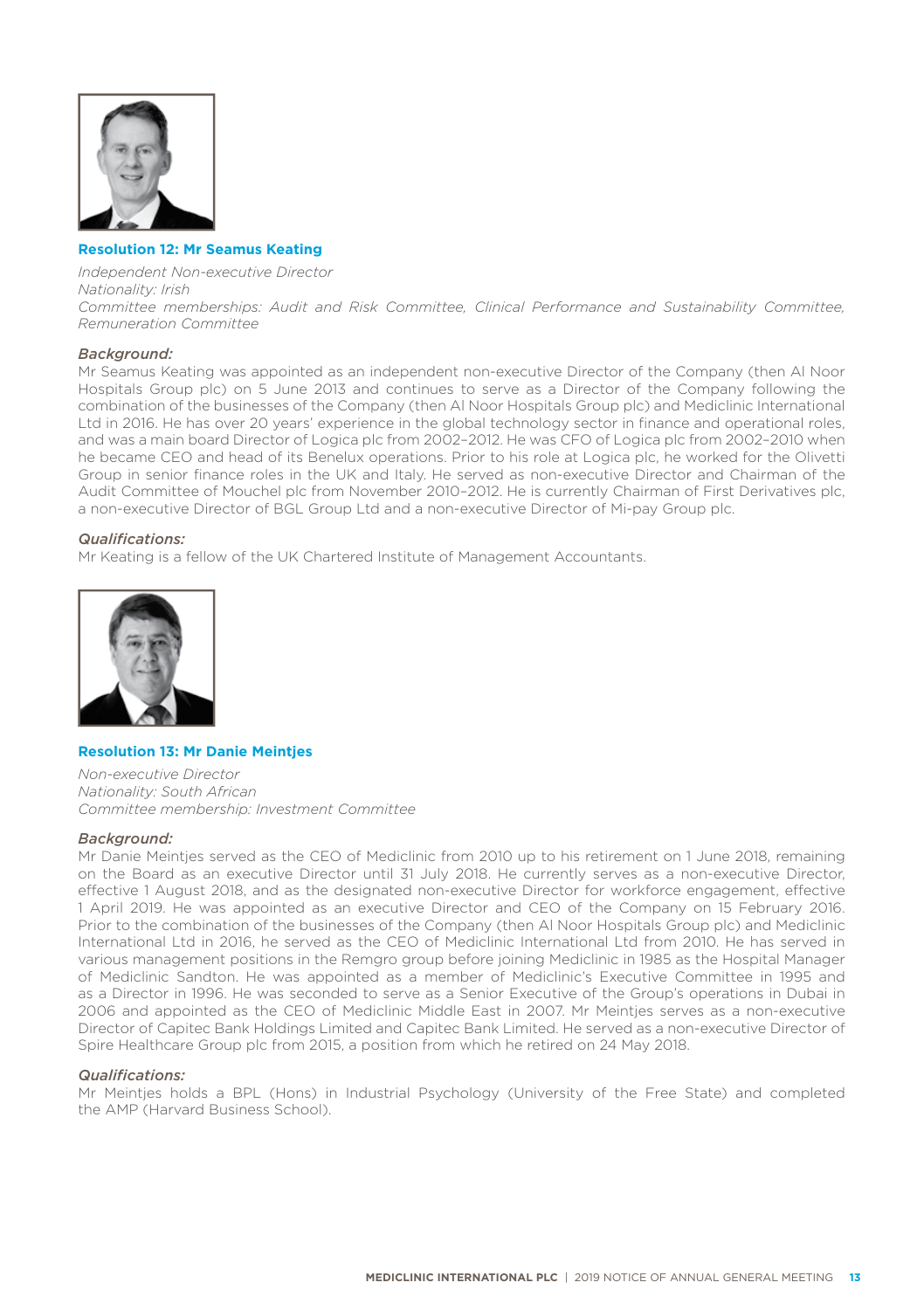![](_page_15_Picture_0.jpeg)

# **Resolution 14: Mr Trevor Petersen**

*Independent Non-executive Director Nationality: South African Committee memberships: Audit and Risk Committee, Remuneration Committee (Chairperson)*

#### *Background:*

Mr Trevor Petersen was appointed as an independent non-executive Director of the Company on 15 February 2016. Prior to the combination of the businesses of the Company (then Al Noor Hospitals Group plc) and Mediclinic International Ltd in 2016, he served as an independent non-executive Director of Mediclinic International Ltd from 2012. In 1996, he resigned as a lecturer from the University of Cape Town to take up a partnership in the merged firm of PricewaterhouseCoopers Inc. He served as a partner of the national firm from 1997-2009 and the partner-in-charge of Cape Town, and as Chairman of the Western Cape region. He is an independent non-executive Director on the Board of Media24 (Pty) Ltd (a subsidiary of Naspers Ltd) and is currently the Managing Trustee of the Woodside Village Trust. He has served professional membership associations such as the South African Institute of Chartered Accountants and was elected the Chairman of the National Body in 2006–2007.

### *Qualifi cations:*

Mr Petersen holds a BComm (Hons) in Accountancy (University of Cape Town) and is a qualified Chartered Accountant registered with the South African Institute of Chartered Accountants.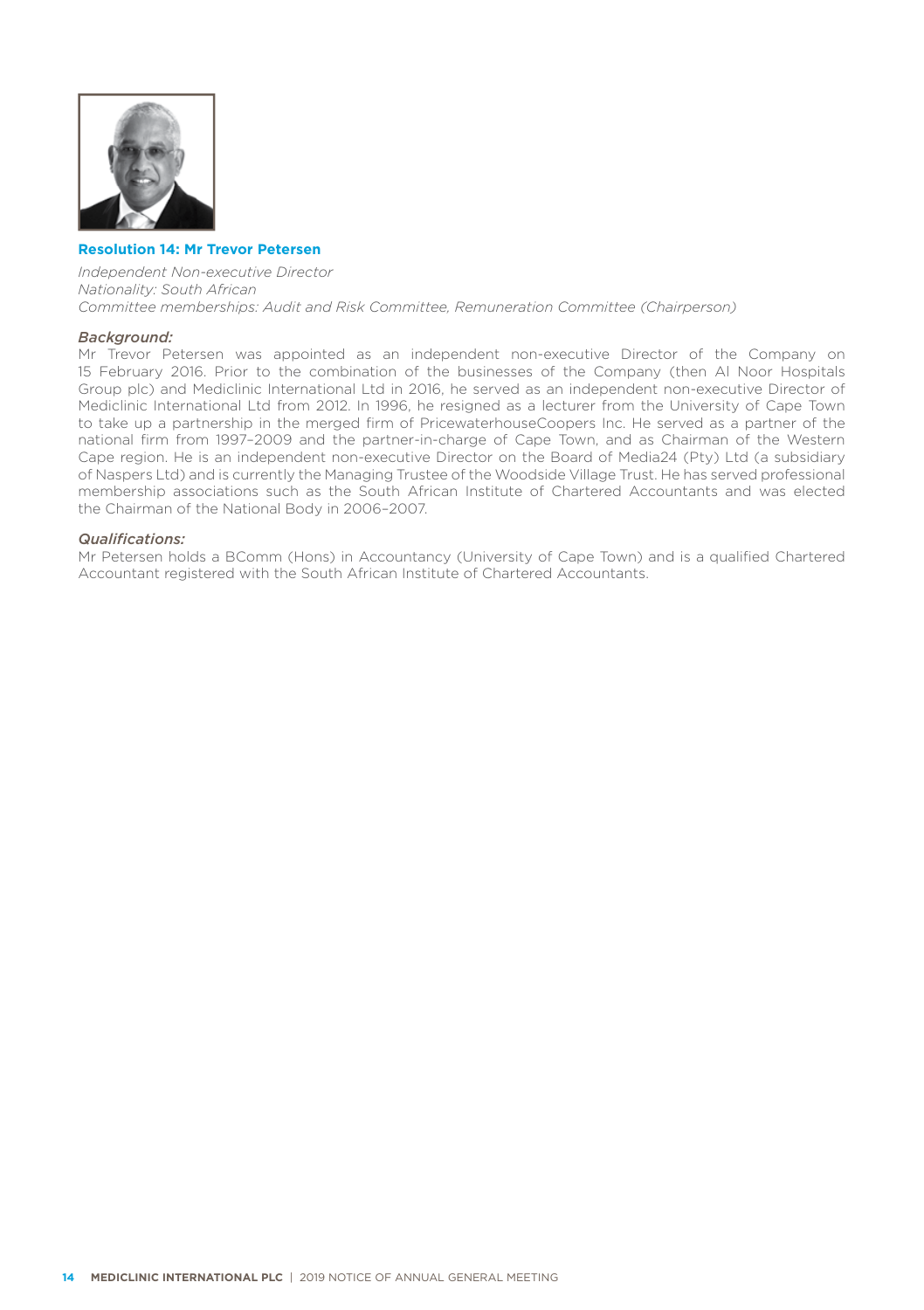# **SHAREHOLDER NOTES**

The following notes explain your general rights as a shareholder and your right to attend and vote at this Meeting or to appoint someone else to vote on your behalf.

- 1. To be entitled to attend and vote at the Meeting (and for the purpose of the determination by the Company of the number of votes they may cast), shareholders must be registered in the register of members of the Company at close of business on Monday, 22 July 2019 (or, in the event of any adjournment, close of business on the date which is 48 hours before the time of the adjourned meeting). Changes to the register of members after the relevant deadline shall be disregarded in determining the rights of any person to attend and vote at the Meeting. In alignment with best practice for listed companies, it is the current intention that each of the resolutions to be put to the Meeting will be voted on by way of a poll and not by show of hands. The Company believes that a poll is more representative of shareholders' voting intentions because shareholder votes are counted according to the number of ordinary shares held and all votes tendered are taken into account.
- 2. **Dispatch instructions**: To be valid, any form of proxy and any power of attorney or other authority under which it is executed (or a duly certified copy of any such power or authority), must be returned by no later than **15:00** (BST) on **Monday, 22 July 2019** through any one of the following methods:
	- (a) in the case of **shareholders on the UK register**:
		- (i) by post or courier to the Company's UK registrar at: Computershare Investor Services plc The Pavilions, Bridgwater Road, Bristol, BS99 6ZY, United Kingdom (Tel: +44 370 703 6022); or
		- (ii) by hand (during normal business hours only) to the Company's UK registrar at: Computershare Investor Services plc The Pavilions, Bridgwater Road, Bristol, BS99 6ZY, United Kingdom (Tel: +44 370 703 6022); or
		- (iii) electronically through the website of the Company's UK registrar at **www.investorcentre.co.uk/eproxy**; or
		- (iv) in the case of shares held through CREST, via the CREST system (see notes 11–13 on page 16);
	- (b) in the case of **certificated shareholders** or shareholders who hold dematerialised shares with **own-name registration on the South African securities register**, to the Company's South African transfer secretaries at:

Computershare Investor Services (Pty) Ltd Proxies Rosebank Towers, 15 Biermann Avenue, Rosebank 2196, South Africa PO Box 61051, Marshalltown 2107, South Africa Email: **proxy@computershare.co.za** Fax: +27 11 688 5238

 or, in the case of **certificated shareholders resident in Namibia** and who elect to do so, to the Company's Namibian transfer secretaries at:

Transfer Secretaries (Pty) Ltd 4 Robert Mugabe Avenue, Windhoek, Namibia PO Box 2401, Windhoek, Namibia

- 3. Shareholders, or their proxies, intending to attend the Meeting in person, are requested, if possible, to arrive at the Meeting venue at least 30 minutes prior to the commencement of the Meeting at **15:00** (BST) on **Wednesday, 24 July 2019** so that their shareholding may be checked against the Company's share register and attendance recorded.
- 4. Members are entitled to appoint a proxy to exercise all or part of their rights to attend, and to speak and vote on their behalf at the Meeting. A shareholder may appoint more than one proxy in relation to the Meeting provided that each proxy is appointed to exercise the rights attached to a different ordinary share or ordinary shares held by that shareholder. A proxy need not be a shareholder of the Company. A form of proxy, which accompanies this Notice, may be used to make such appointment and give proxy instructions. If you do not have a form of proxy and believe that you should have one, or if you require additional forms, please contact the relevant registrar of the Company, whose contact details are provided above.
- 5. In the case of joint holders, the signature of one holder is sufficient, but the names of all joint holders should be stated. Where more than one of the joint holders purports to appoint a proxy, only the appointment submitted by the most senior holder will be accepted. Seniority is determined by the order in which the names of the joint holders appear in the Company's register of members in respect of the joint holding (the first named being the most senior).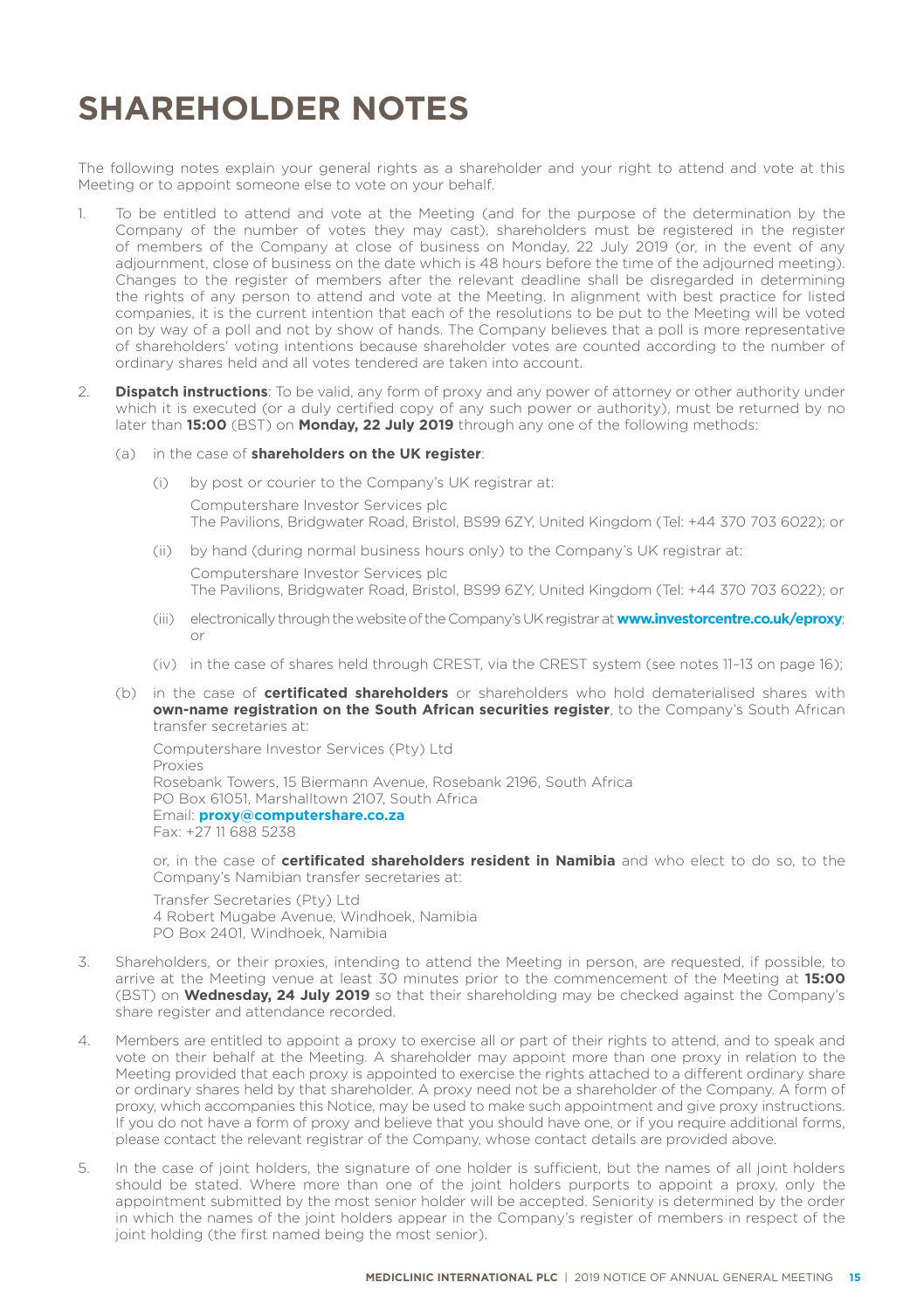- 6. Any person to whom this Notice is sent who is a person nominated under Section 146 of the Act to enjoy information rights (a "**Nominated Person**") may, under an agreement between him/her and the shareholder by whom he/she was nominated, have a right to be appointed (or to have someone else appointed) as a proxy for the Meeting. If a Nominated Person has no such proxy appointment right or does not wish to exercise it, he/she may, under any such agreement, have a right to give instructions to the shareholder as to the exercise of voting rights.
- 7. The statement of the rights of shareholders in relation to the appointment of proxies in notes 4, 5 and 9 do not apply to Nominated Persons. The rights described in these paragraphs can only be exercised by shareholders of the Company.
- 8. A vote withheld is not a vote in law, which means that the vote will not be counted in the calculation of votes for or against the resolution. If no voting indication is given, your proxy will vote or abstain from voting at his/her discretion. Your proxy will vote (or abstain from voting) as he/she thinks fit in relation to any other matter which is put before the Meeting.
- 9. If you return more than one proxy appointment (except where multiples proxies have been appointed), either by paper or electronic communication, that appointment received last by the registrar before the latest time for the receipt of proxies will take precedence. You are advised to read the terms and conditions of use carefully. Electronic communication facilities are open to all shareholders and those who use them will not be disadvantaged.
- 10. The return of a completed form of proxy, electronic filing or any CREST Proxy Instruction (as described in note 13 below) will not prevent a shareholder from attending the Meeting and voting in person if he/she wishes to do so.
- 11. CREST members who wish to appoint a proxy or proxies through the CREST electronic proxy appointment service may do so for the Meeting (and any adjournment of the Meeting) by using the procedures described in the *CREST Manual* (available from **https://www.euroclear.com/site/public/EUI**). CREST personal members or other CREST sponsored members, and those CREST members who have appointed a service provider/(s), should refer to their CREST sponsor or voting service provider/(s), who will be able to take the appropriate action on their behalf.
- 12. In order for a proxy appointment or instruction made by means of CREST to be valid, the appropriate CREST message (a "**CREST Proxy Instruction**") must be properly authenticated in accordance with Euroclear UK & Ireland Ltd's specifications and must contain the information required for such instructions, as described in the *CREST Manual*. The message must be transmitted so as to be received by the issuer's agent (ID 3RA50) by **15:00** (BST) on **Monday, 22 July 2019**. For this purpose, the time of receipt will be taken to mean the time (as determined by the timestamp applied to the message by the CREST application host) from which the issuer's agent is able to retrieve the message by enquiry to CREST in the manner prescribed by CREST. After this time, any change of instructions to proxies appointed through CREST should be communicated to the appointee through other means.
- 13. CREST members and, where applicable their CREST sponsors or voting service providers, should note that Euroclear UK & Ireland Ltd does not make available special procedures in CREST for any particular message. Normal system timings and limitations will therefore apply in relation to the input of CREST Proxy Instructions. It is the responsibility of the CREST member concerned to take (or, if the CREST member is a CREST personal member, or sponsored member, or has appointed a voting service provider/(s), to procure that his CREST sponsor or voting service provider/(s) take/(s)) such action as shall be necessary to ensure that a message is transmitted by means of the CREST system by any particular time. In this connection, CREST members and, where applicable, their CREST sponsors or voting system providers, are referred, in particular, to those sections of the *CREST Manual* concerning practical limitations of the CREST system and timings. The Company may treat a CREST Proxy Instruction as invalid in the circumstances set out in Regulation 35(5)(a) of the Uncertificated Securities Regulations 2001.
- 14. In the case of **dematerialised shareholders holding their shares through the South African securities register**, other than dematerialised shareholders with own-name registration, such shareholders should contact their CSDP or broker in the manner and time stipulated in their agreement, in order to furnish them with their voting instructions or to obtain a letter of representation, in the event that they wish to attend the Meeting in person.
- 15. Any corporation which is a member can appoint one or more corporate representative/(s) who may exercise, on its behalf, all its powers as a member, provided that no more than one corporate representative exercises powers in relation to the same shares.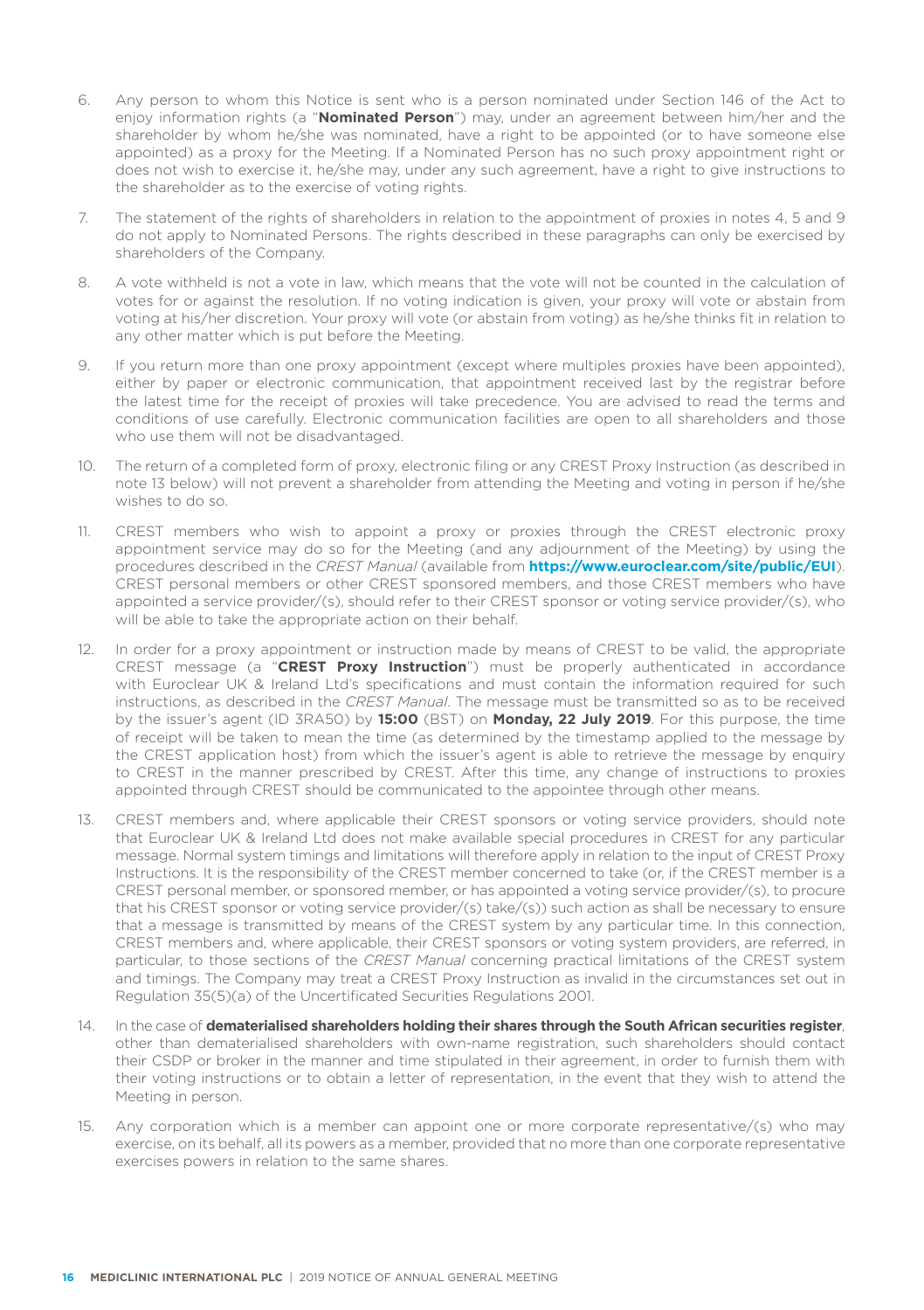- 16. As at 22 May 2019 (being the latest practicable business day prior to the publication of this Notice), the Company's ordinary issued share capital comprises 737 243 810 ordinary shares, carrying one vote each. No shares are held in treasury. Therefore, the total voting rights in the Company as at 22 May 2019 are 737 243 810.
- 17. Under Section 527 of the Act, shareholders meeting the threshold requirements set out in that Section have the right to require the Company to publish, on a website, a statement setting out any matter relating to: (i) the audit of the Company's financial statements (including the auditor's report and the conduct of the audit), which are to be laid before the Meeting; or (ii) any circumstances connected with an auditor of the Company ceasing to hold office since the previous meeting at which annual financial statements and reports were laid in accordance with Section 437 of the Act. The Company may not require the shareholders requesting any such website publication to pay its expenses in complying with Sections 527 or 528 of the Act. Where the Company is required to place a statement on a website under Section 527 of the Act, it must forward the statement to the Company's auditor not later than the time when it makes the statement available on the website. Business which may be dealt with at the Meeting for the relevant financial year includes any statement that the Company has been required to publish on a website under Section 527 of the Act.
- 18. Any shareholder attending the Meeting has the right to ask questions. The Company must answer any such question relating to the business being dealt with at the Meeting, but no such answer need to be given if: (a) to do so would interfere unduly with the preparation for the Meeting or involve the disclosure of confidential information; (b) the answer has already been given on a website in the form of an answer to a question; or (c) it is undesirable in the interests of the Company or the good order of the Meeting that the question be answered.
- 19. The following documents are available for inspection during normal business hours at the registered office of the Company in the UK or at Mediclinic Corporate Office, 25 Du Toit Street, Stellenbosch 7600, South Africa on any business day from Friday, 21 June 2019 until the time of the Meeting, and may also be inspected at the Meeting venue, as specified in the Notice, from 14:00 (BST) on the day of the Meeting until the conclusion of the Meeting:
	- (a) copies of the Directors' letters of appointment or service contracts; and
	- (b) a copy of the Articles of Association of the Company.
- 20. You may not use any electronic address provided in either this Notice or any related documents (including the form of proxy) to communicate with the Company for any purposes other than those expressly stated.

A copy of this Notice, and other information required by Section 311A of the Act, can be found on the Company's website at **https://investor.mediclinic.com/results-centre/results-and-reports**.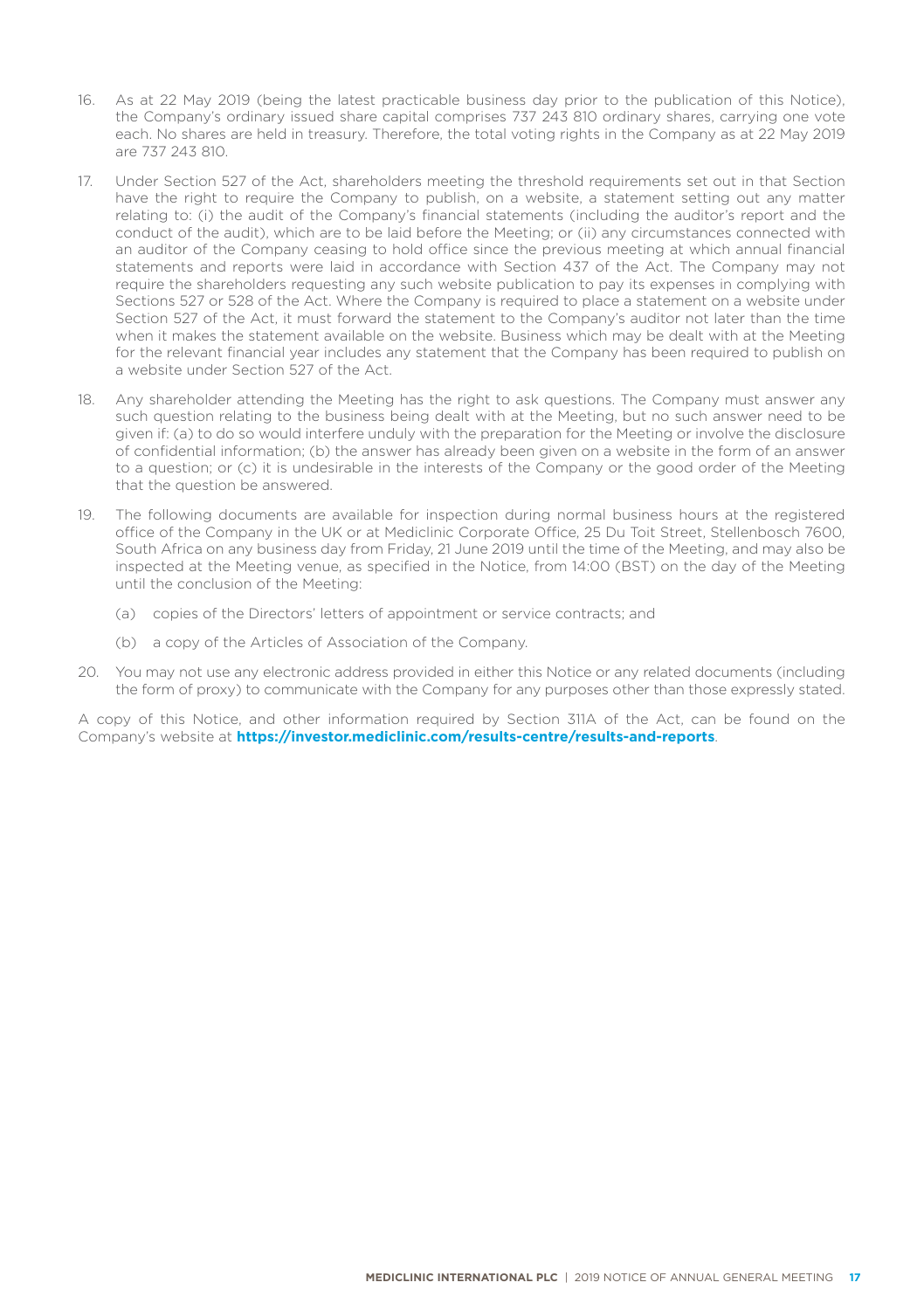# **COMPANY INFORMATION**

# **COMPANY NAME AND NUMBER**

Mediclinic International plc (incorporated and registered in England and Wales) Company number: 08338604

# **REGISTERED OFFICE**

Mediclinic International plc, 6<sup>th</sup> Floor, 65 Gresham Street, London, EC2V 7NQ Tel: +44 20 7954 9600 Fax: +44 20 7954 9886 Ethics Line: +27 12 543 5332/Toll-free 0800 005 316 (South Africa only)/ethics@mediclinic.com Email: **info@mediclinic.com** Website: **www.mediclinic.com**

# **LISTING**

FTSE sector: Health Care Equipment & Services ISIN code: GB00B8HX8Z88 SEDOL number: B8HX8Z8 EPIC number: MDC LEI: 2138002S5BSBIZTD5160 Primary listing: London Stock Exchange (share code: MDC) Secondary listing: JSE Ltd (share code: MEI) Secondary listing: Namibian Stock Exchange (share code: MEP)

# **DIRECTORS**

Dr Edwin Hertzog *(ne Chairman) (South African)* Dr Ronnie van der Merwe *(Chief Executive Officer) (South African)* Jurgens Myburgh *(Chief Financial Officer) (South African)* Dr Muhadditha Al Hashimi *(ind ne) (Emirati)* Jannie Durand *(ne) (South African)* Alan Grieve *(ind ne) (British and Swiss)* Dr Felicity Harvey *(ind ne) (British)* Seamus Keating *(ind ne) (Irish)* Danie Meintjes *(ne) (South Africa)* Dr Anja Oswald *(ind ne) (Swiss)* Trevor Petersen *(ind ne) (South African)* Desmond Smith *(Senior Independent Director) (South African)* Pieter Uys *(alternate to Jannie Durand) (South African)*

# **COMPANY SECRETARY**

Link Company Matters Ltd Jayne Meacham Tel: +44 20 7954 9569 Email: **jayne.meacham@linkgroup.co.uk**

# **INVESTOR RELATIONS CONTACT**

James Arnold Head of Investor Relations 14 Curzon Street, London, W1J 5HN, United Kingdom Tel: +44 20 3786 8180/1 Email: **ir@mediclinic.com**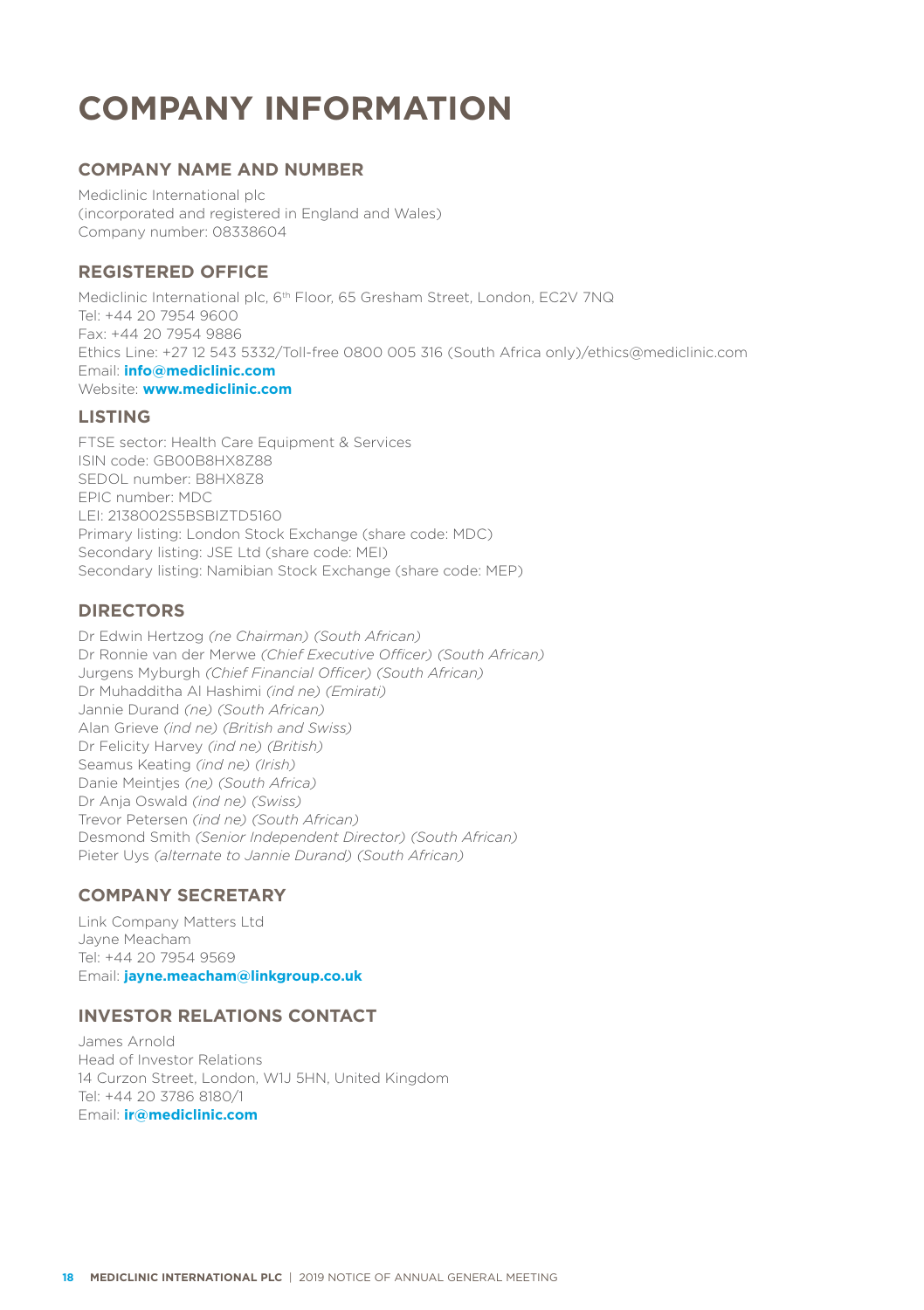# **REGISTRAR/TRANSFER SECRETARIES**

# **United Kingdom:**

Computershare Investor Services plc The Pavilions, Bridgwater Road, Bristol, BS99 6ZZ, United Kingdom Tel: +44 370 703 6022

# Email: **WebCorres@computershare.co.uk**

# **South Africa**

Computershare Investor Services (Pty) Ltd Rosebank Towers, 15 Biermann Avenue, Rosebank 2196, South Africa PO Box 61051, Marshalltown 2107, South Africa Tel: +27 11 370 5000

# **Namibia**

Transfer Secretaries (Pty) Ltd 4 Robert Mugabe Avenue, Windhoek, Namibia PO Box 2401, Windhoek, Namibia Tel: +264 61 227 647

# **CORPORATE ADVISORS**

**Auditor**

PricewaterhouseCoopers LLP, London

# **Corporate broker and sponsors**

Joint corporate brokers (United Kingdom): Morgan Stanley & Co International plc and UBS Investment Bank JSE sponsor (South Africa): Rand Merchant Bank (a division of FirstRand Bank Ltd) NSX sponsor (Namibia): Simonis Storm Securities (Pty) Ltd

## **Legal advisors**

UK legal advisors: Slaughter and May

SA legal advisors: Cliffe Dekker Hofmeyr Inc.

# **Remuneration consultant**

Deloitte LLP

#### **Communication agency**

FTI Consulting Tel: +44 20 3727 1000 Email: **businessinquiries@fticonsulting.com**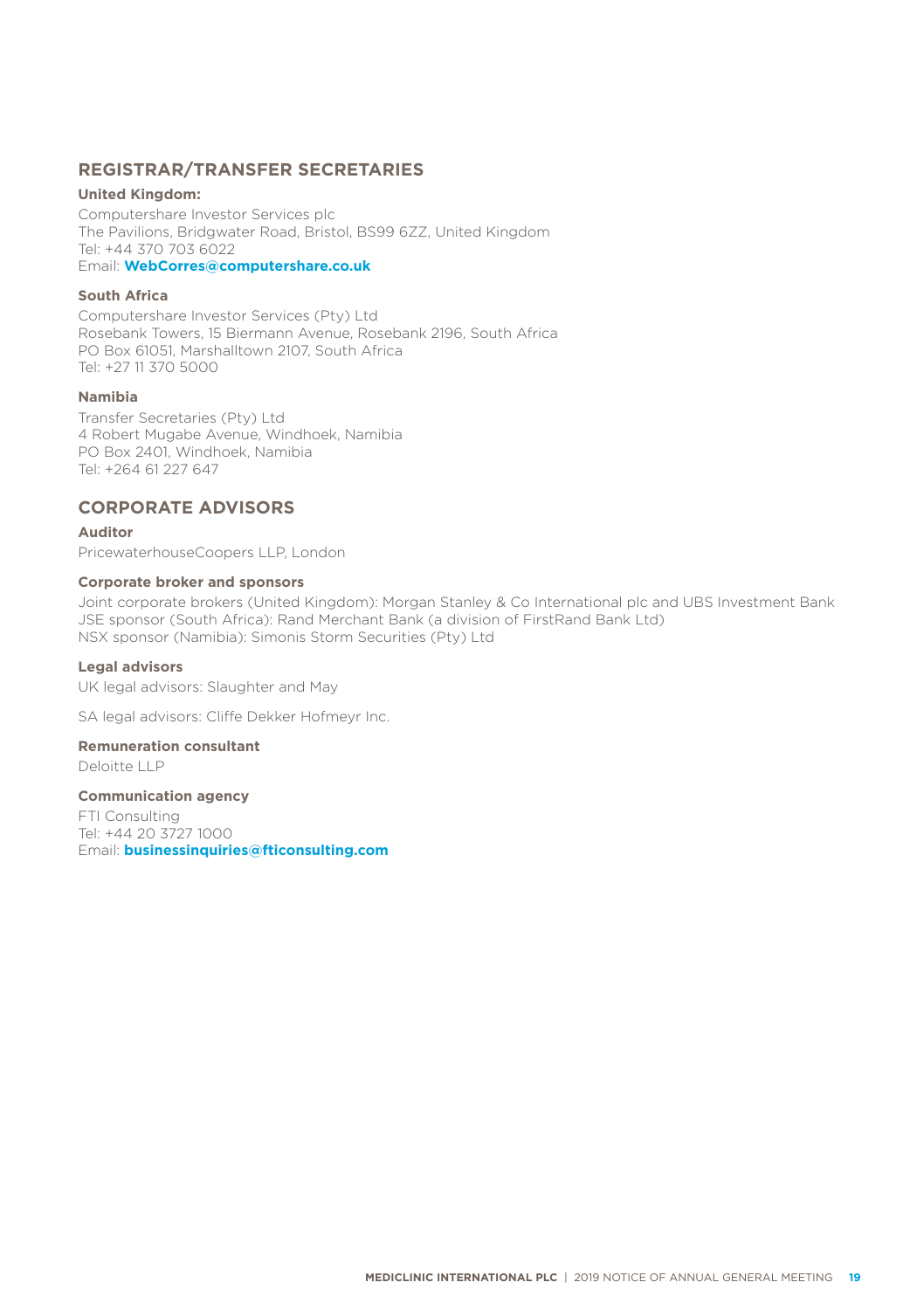# **VENUE AND DIRECTIONS**

![](_page_21_Picture_1.jpeg)

Rosewood London Hotel 252 High Holborn London WC1V 7EN United Kingdom Tel: +44 20 7781 8888

# **TRANSPORT LINKS**

# **London underground stations**

The nearest London underground station is Holborn, which is a short walk (500ft/140m) along High Holborn from the Rosewood London Hotel.

## **Airports**

- London City Airport (LCY): 9 miles (14km)
- Heathrow Airport (LHR): 18 miles (29km)
- Gatwick Airport (LGW): 30 miles (48km)
- London Stansted Airport (STN): 36 miles (58km)

# **Major rail stations**

- St. Pancras International (Eurostar terminal): 1.1 miles (1.7km)
- King's Cross Station: 1.1 miles (1.8km)
- Paddington Station: 2.7 miles (4.3km)
- Euston Station: 1 mile (1.6km)
- Waterloo Station: 1.1 miles (1.8km)
- Liverpool Street Station: 1.7 miles (2.8km)